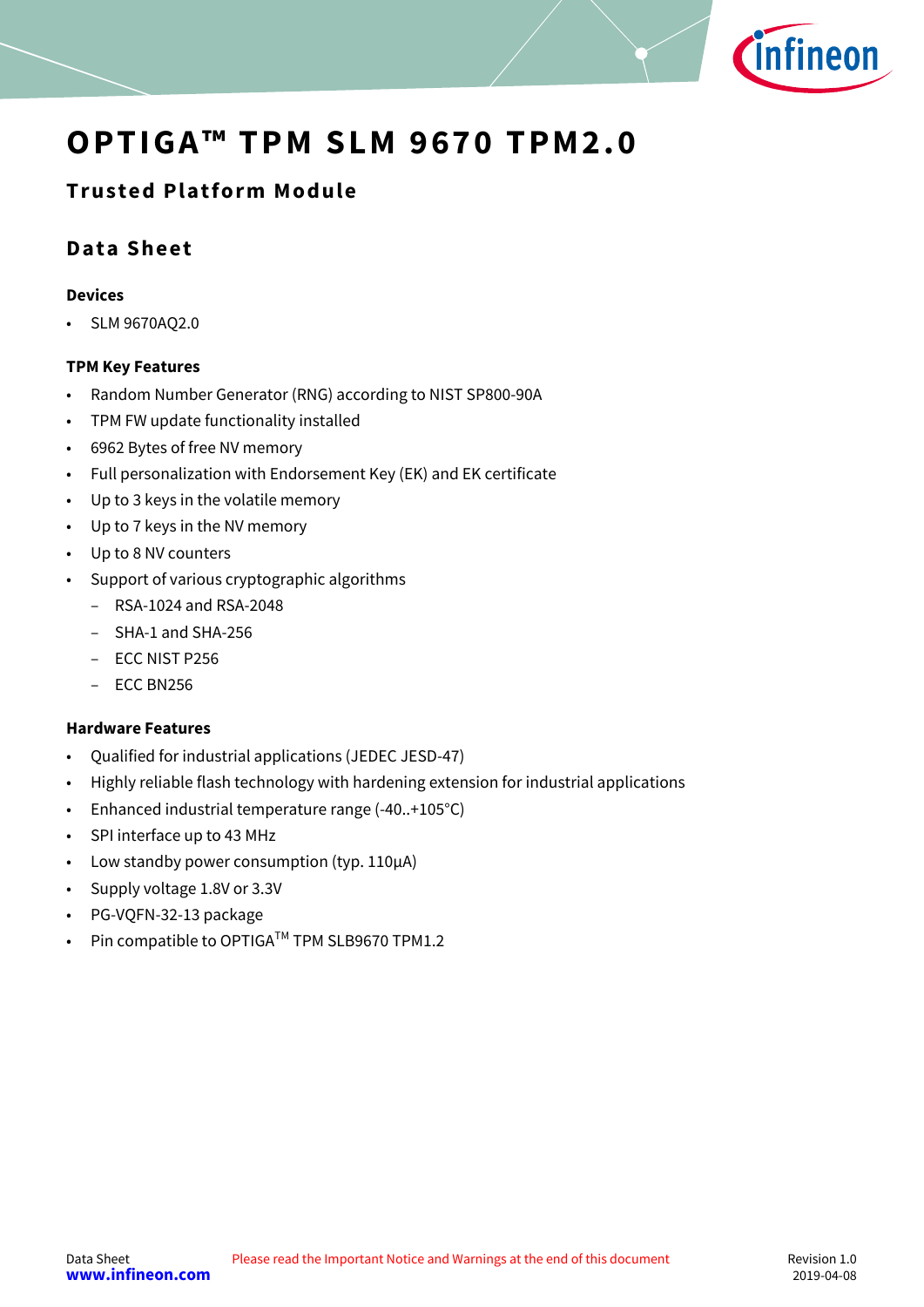

#### **Compliance and Security Features**

- Compliant to TPM Main Specification, Family "2.0", Level 00, Revision 1.38
- Certification according Common Criteria EAL4+
- TPM2.0 compliant according to TCG test suites
- Sophisticated cryptographic hardware modules (crypto processor and cryptographic engines)
- Internal memory and bus encryption
- Tamper-resistant secure MCU
- Shielding and sensors against physical and logical attacks

## **About this document**

#### **Scope and purpose**

This data sheet describes the OPTIGA™ TPM SLM 9670 TPM2.0 Trusted Platform Module together with its features, functionality and programming interface.

#### **Intended audience**

This data sheet is primarily intended for system developers.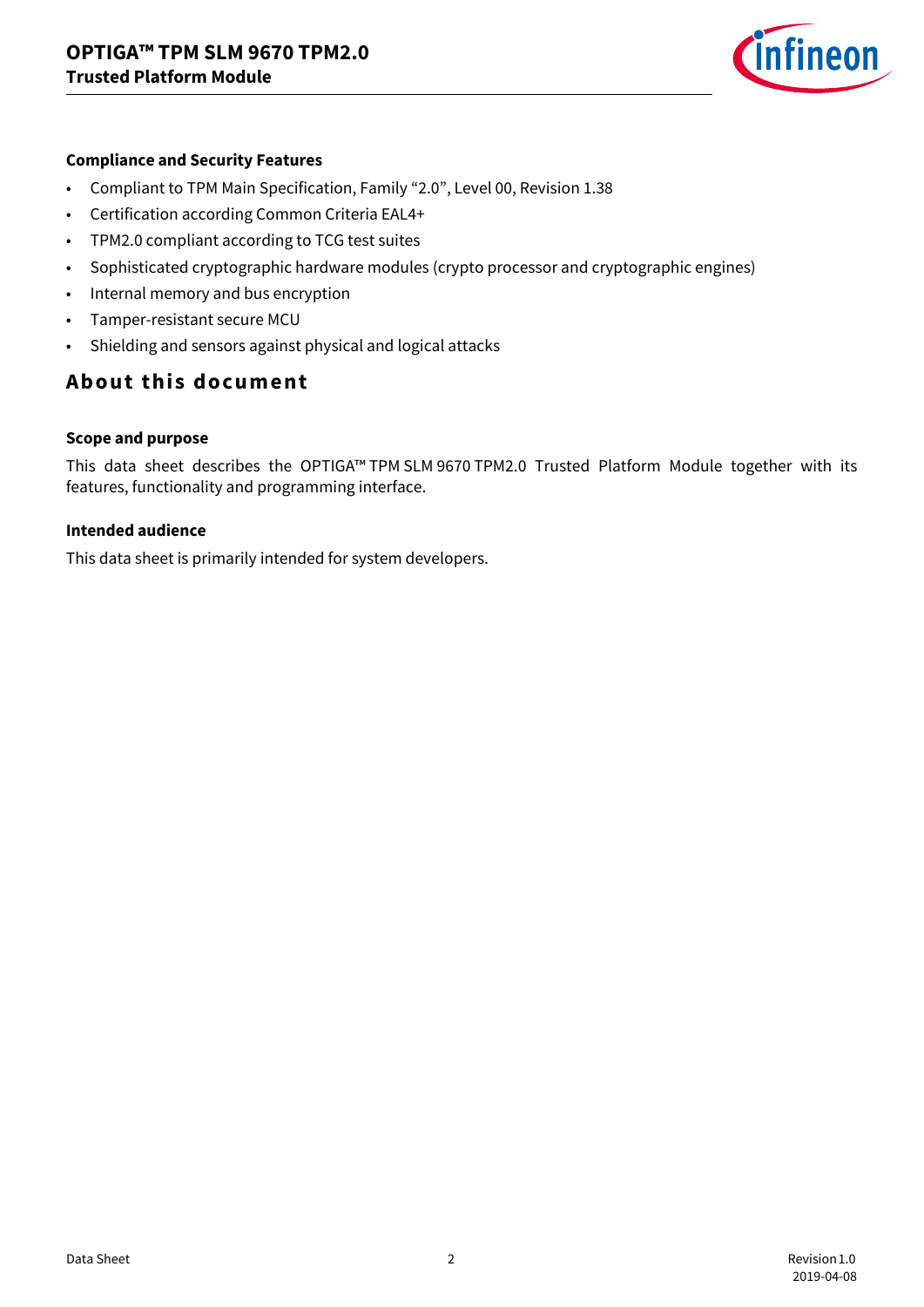

#### **Table of contents**

## **Table of contents**

| $\blacksquare$          |  |
|-------------------------|--|
| 1.1                     |  |
| 1.2                     |  |
| 1.3                     |  |
| 1.4                     |  |
| 1.5                     |  |
| $\overline{2}$          |  |
| $\overline{\mathbf{3}}$ |  |
| 3.1                     |  |
| 4                       |  |
| 5                       |  |
| 5.1                     |  |
| 5.2                     |  |
| 5.3                     |  |
| 5.4                     |  |
| 5.5                     |  |
| 5.6                     |  |
| 6                       |  |
| 6.1                     |  |
| 6.2                     |  |
| 6.3                     |  |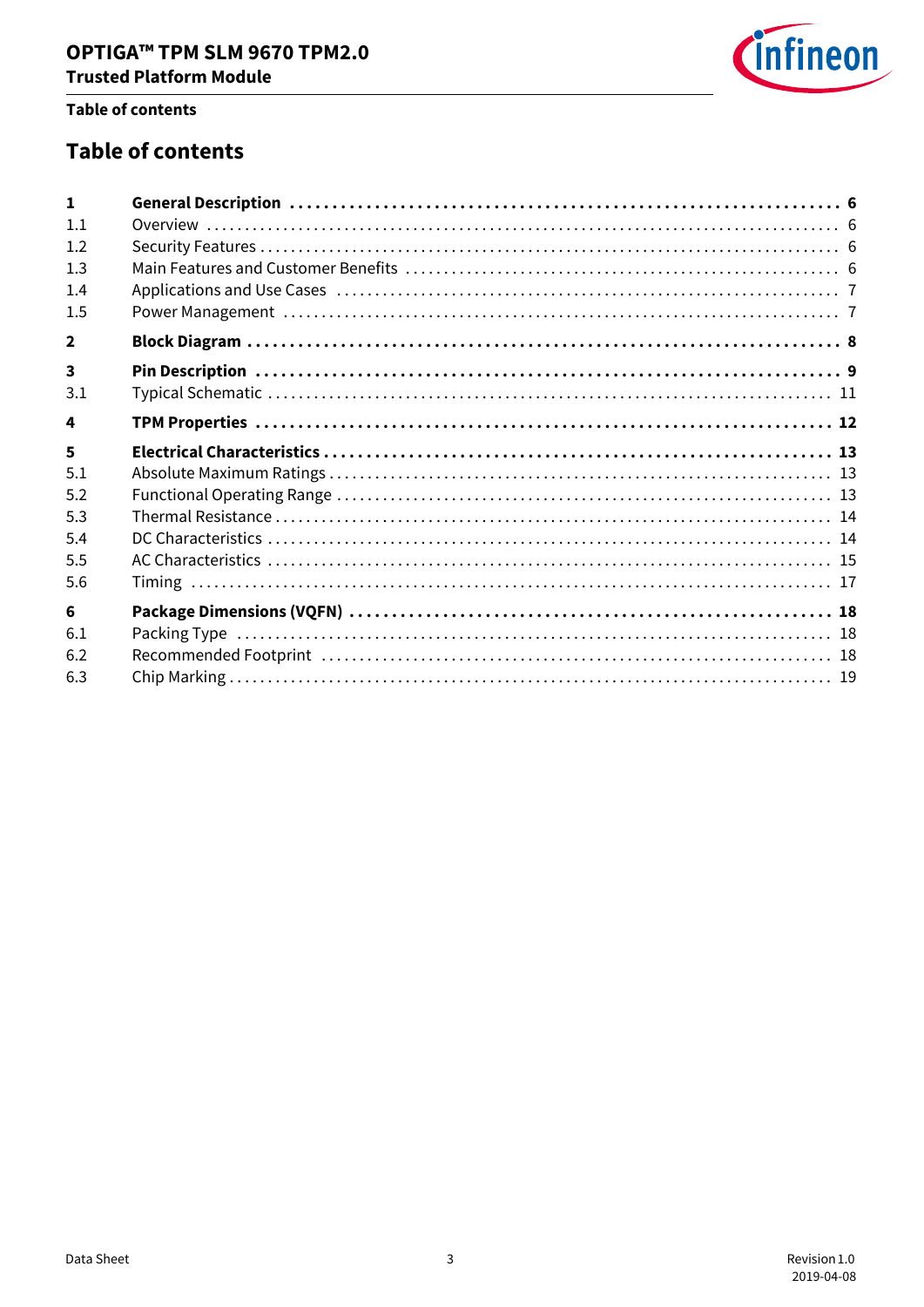

## **List of figures**

# **List of figures**

| Figure 1 |  |
|----------|--|
| Figure 2 |  |
| Figure 3 |  |
| Figure 4 |  |
| Figure 5 |  |
| Figure 6 |  |
| Figure 7 |  |
| Figure 8 |  |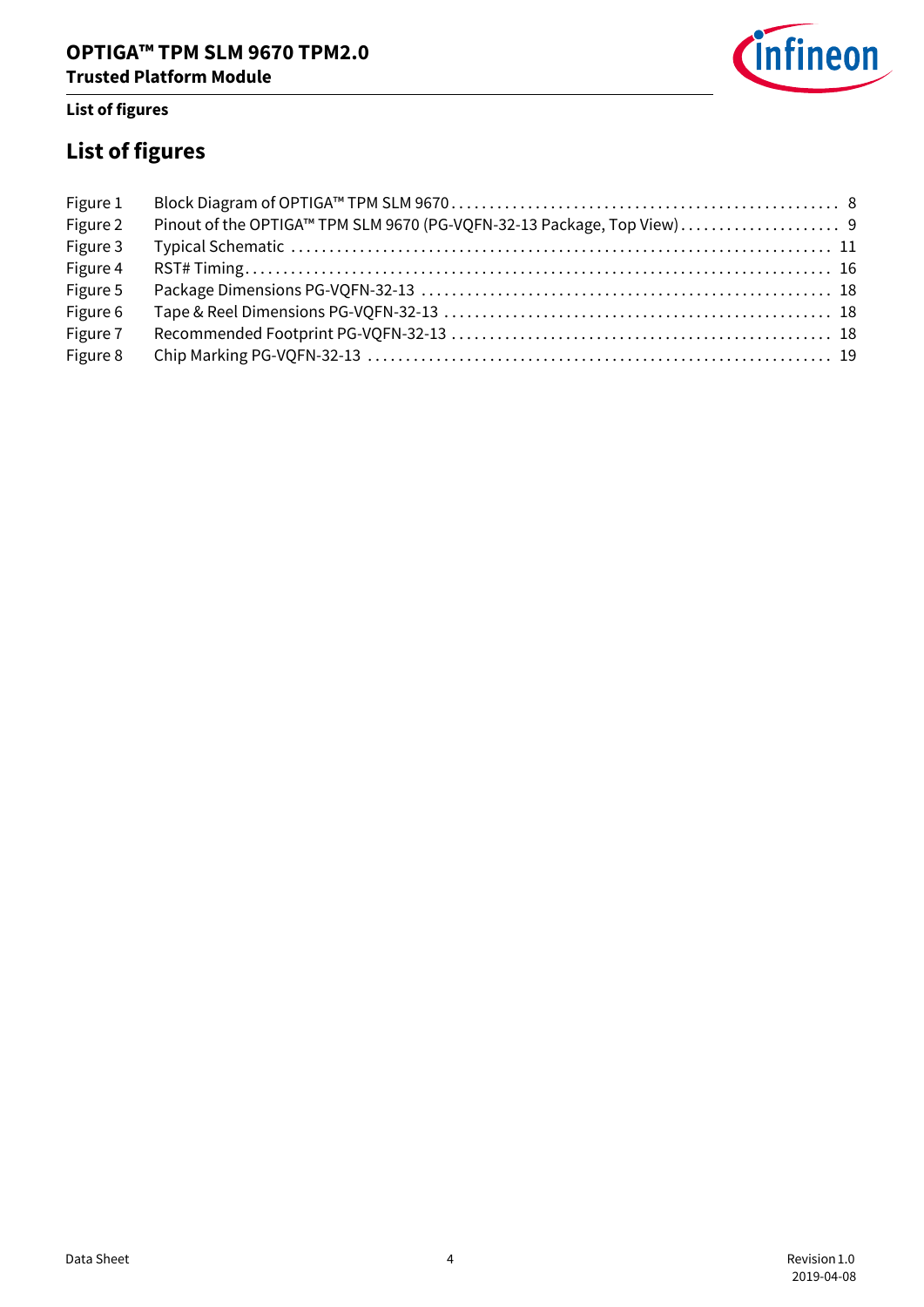

### **List of tables**

## **List of tables**

| Table 1  |                                                                                   |  |
|----------|-----------------------------------------------------------------------------------|--|
| Table 2  |                                                                                   |  |
| Table 3  |                                                                                   |  |
| Table 4  |                                                                                   |  |
| Table 5  |                                                                                   |  |
| Table 6  |                                                                                   |  |
| Table 7  |                                                                                   |  |
| Table 8  |                                                                                   |  |
| Table 9  |                                                                                   |  |
| Table 10 | DC Characteristics of SPI Interface Pins (SCLK, CS#, MISO, MOSI, RST#, PIRO#)  14 |  |
| Table 11 |                                                                                   |  |
| Table 12 |                                                                                   |  |
| Table 13 |                                                                                   |  |
|          |                                                                                   |  |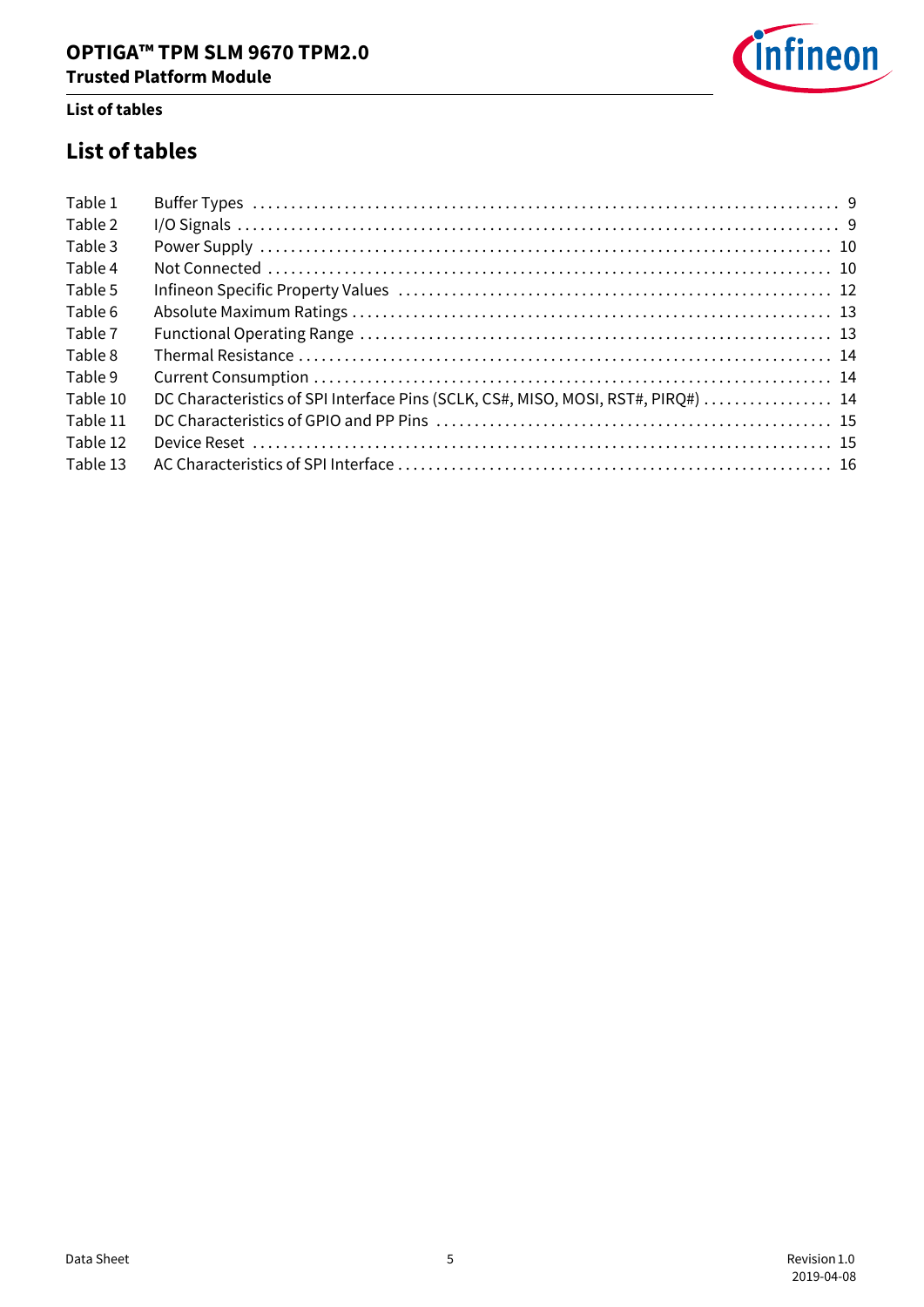

#### **General Description**

## <span id="page-5-0"></span>**1 General Description**

This chapter gives a high-level overview of the OPTIGA™ TPM SLM 9670 Trusted Platform Module and its features.

## <span id="page-5-1"></span>**1.1 Overview**

The OPTIGA™ TPM SLM 9670 (Trusted Platform Module) is a standardized security controller that protects the integrity and authenticity of devices in industrial systems. Built on proven technologies and supporting the latest TPM 2.0 standard, the OPTIGA™ TPM SLM 9670 features include secured storage for keys, certificates and passwords as well as dedicated key management. For details about the TCG specification, please refer to www.trustedcomputinggroup.org.

To simplify system integration into hardware, the OPTIGA™ TPM SLM 9670 uses an SPI interface according to the TCG specification (see **[\[2\]](#page-19-0)**). Infineon provides driver software for a simple adaptation to any standard microcontroller SPI interface.

The TPM is a secure controller with added cryptographic functionality:

- High-end security controller with advanced cryptographic algorithms implemented in hardware (for instance, RSA-2048, ECC-256, SHA-256)
- Common criteria (EAL4+) security certification
- Flexible integration with SPI interface support
- Extended temperature range (-40 to +105°C) for a variety of applications
- Easy to integrate with wide range open source support
- Unique key that identifies each TPM

The OPTIGA™ TPM SLM 9670 is a quality-hardened Trusted Platform Module (TPM) for special use in industrial applications and based on a tamper-resistant secure microcontroller (MCU) using advanced hardware security technology.

As a turn-key solution, it is flashed with a securely coded firmware according to the latest TCG family 2.0 specifications (see **[\[1\]](#page-19-1)** and **[\[2\]](#page-19-0)**) offering a rich feature set of security functions.

The device is qualified according to the industrial JEDEC JESD-47 standard. It is targeting industrial applications requiring a higher level of security like components of industrial automation and control systems.

The OPTIGA™ TPM SLM 9670 is security certified according to Common Criteria EAL4+. It is available in a PG-VQFN-32-13 package.

## <span id="page-5-2"></span>**1.2 Security Features**

The security logic consists of sophisticated features, including error detection units, a set of sensors, regulators and filters along with an enhanced signal shield to detect faults as well as electrical and physical conditions, and initiate alarms to indicate security breaches.

## <span id="page-5-3"></span>**1.3 Main Features and Customer Benefits**

Main features and customer benefits of the industrial OPTIGA™ TPM SLM 9670:

- Reduced risk based on proven technology
- Fast time to market through concept reuse
- Flexibility thanks to wide range of security functions as well as dedicated key management
- Easy integration into all platform architectures and operating systems
- Tamper resistant hardware architecture with performant core and peripheral set (crypto coprocessors, RNG etc.) based on market leading security expertise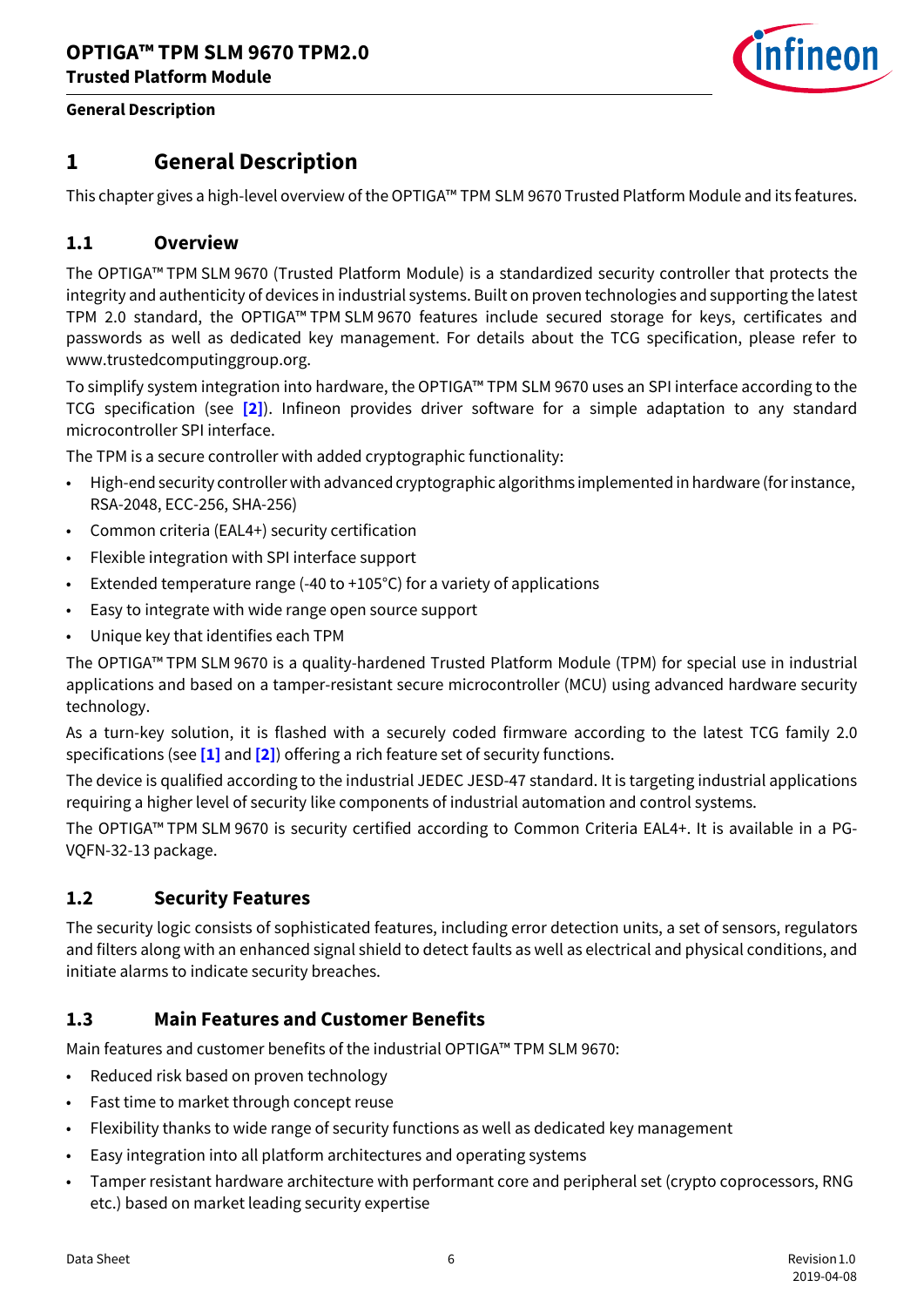## **OPTIGA™ TPM SLM 9670 TPM2.0 Trusted Platform Module**



#### **General Description**

- Standardized and market approved turn-key security solution, preprogrammed with rich security functions (TCG standard TPM 2.0)
- Highly reliable NVM technology
- Industrial qualification according to JEDEC JESD-47
- Security certification according Common Criteria EAL4+
- Secured key store: secured personalization (key injection in secured environment), additional keys generated on chip
- Plug-and-play security solution: easy and cost efficient system integration through available open source complex drivers

The listed features support demanding customers to cope with increasing security requirements of today's and future complex industrial systems. The OPTIGA™ TPM SLM 9670 as plug-and play security solution helps tremendously to increase systems security level with very limited additional effort in software development and system integration and thus helps to reduce the total cost of ownership of the complete system.

## <span id="page-6-0"></span>**1.4 Applications and Use Cases**

The OPTIGA™ TPM SLM 9670, a member of the OPTIGA™ family, is a turn-key high security solution offering tamper resistance and strong functional security protection to industrial applications, which due to their functionality have an enhanced demand for security.

The industrial OPTIGA™ TPM SLM 9670 provides an outstanding level of security, from hardware as well as from software point of view. The standardized TPM 2.0 OPTIGA™ TPM SLM 9670 provides more than 90 commands according the TCG Specification **[\[1\]](#page-19-1)** like

- key generation
- life cycle key management (key duplication back-up and refurbishment)
- authentication
- signature functions (signing / verifying)
- encryption / decryption
- secured logging
- secured time

The OPTIGA™ TPM SLM 9670 offers ready-to-use security to complex industrial systems and supports industrial security use cases like

- secured key store and management
- remote attestation
- device identity
- protection of software and configuration data
- privacy protection
- protection of secrets and intellectual property
- diagnostic and remote access

The OPTIGA™ TPM SLM 9670 can be used in various host platforms and host operating systems.

## <span id="page-6-1"></span>**1.5 Power Management**

In the OPTIGA™ TPM SLM 9670, power management is handled internally; no explicit power-down or standby mode is available. The device automatically enters a low-power state after each successful command/response transaction. If a transaction is started on the SPI bus from the host platform, the device wakes up immediately and returns to the low-power mode after the transaction has been finished.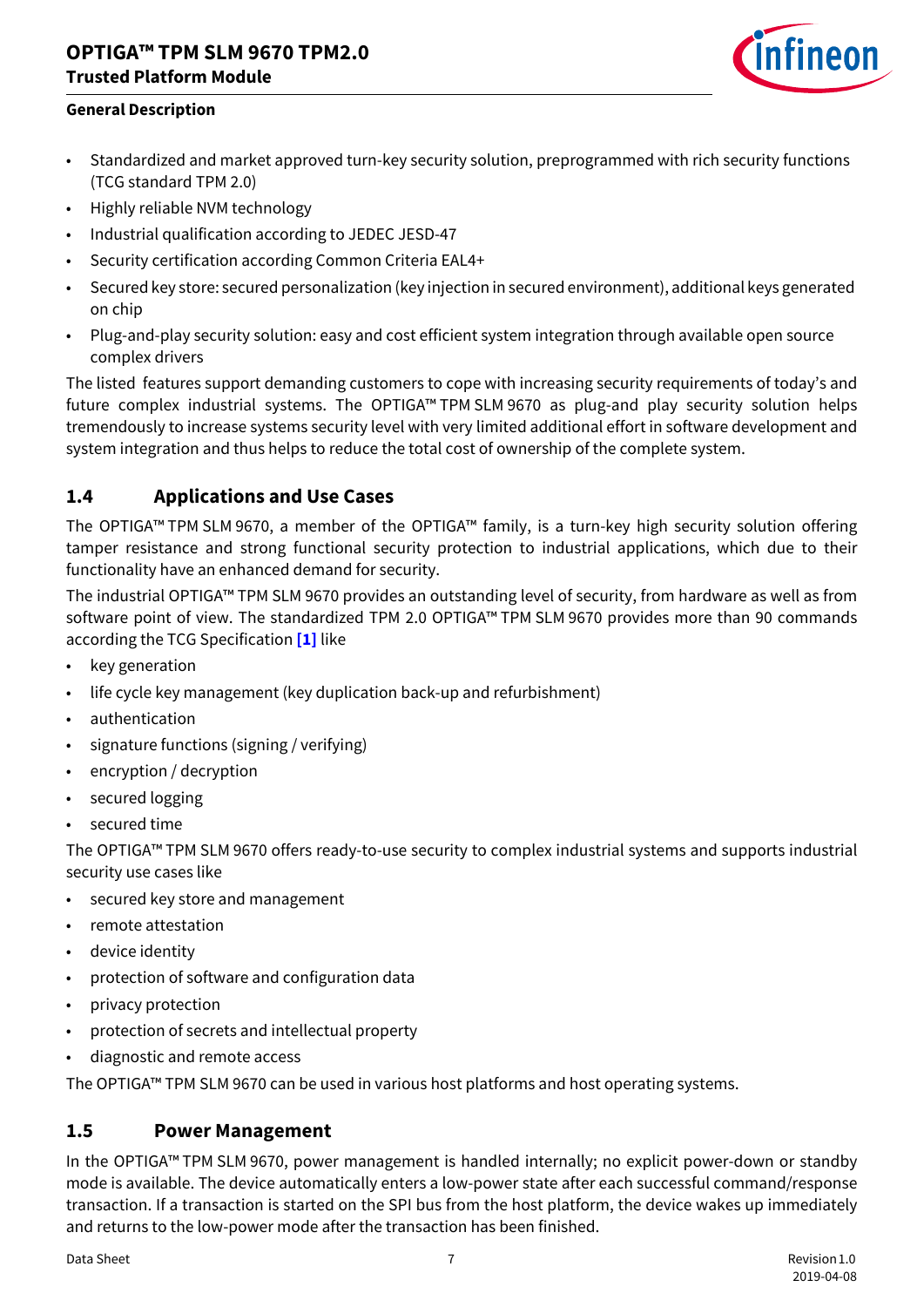

#### **Block Diagram**

## <span id="page-7-0"></span>**2 Block Diagram**

**[Figure 1](#page-7-1)** show a high-level block diagram of the OPTIGA™ TPM SLM 9670.



<span id="page-7-1"></span>**Figure 1 Block Diagram of OPTIGA™ TPM SLM 9670**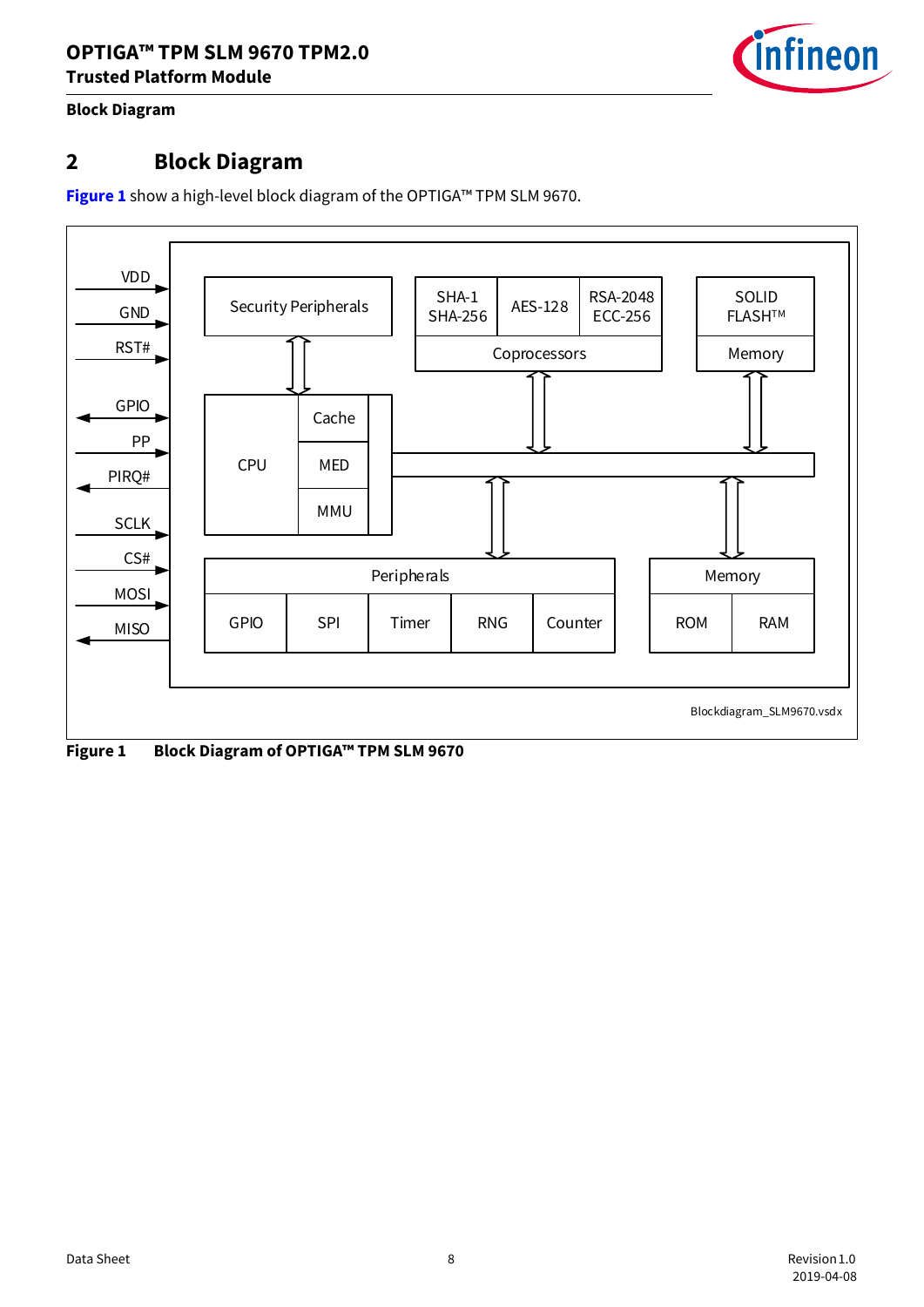

#### **Pin Description**

# <span id="page-8-0"></span>**3 Pin Description**



## <span id="page-8-1"></span>**Figure 2 Pinout of the OPTIGA™ TPM SLM 9670 (PG-VQFN-32-13 Package, Top View)**

#### <span id="page-8-2"></span>**Table 1 Buffer Types**

| <b>Buffer Type</b> | <b>Description</b>  |
|--------------------|---------------------|
| TS                 | Tri-State pin       |
| <b>ST</b>          | Schmitt-Trigger pin |
| <b>OD</b>          | Open-Drain pin      |

#### <span id="page-8-3"></span>**Table 2 I/O Signals**

| <b>Pin Number</b>      | <b>Name</b> | Pin<br><b>Type</b> | <b>Buffer</b>                                                  | <b>Function</b>                                                                                                                             |  |
|------------------------|-------------|--------------------|----------------------------------------------------------------|---------------------------------------------------------------------------------------------------------------------------------------------|--|
| <b>PG-VQFN-32-13</b>   |             |                    | <b>Type</b>                                                    |                                                                                                                                             |  |
| <b>ST</b><br>CS#<br>20 |             |                    | <b>Chip Select</b><br>The SPI chip select signal (active low). |                                                                                                                                             |  |
| 19                     | <b>SCLK</b> |                    | <b>ST</b>                                                      | <b>SPI Clock</b><br>The SPI clock signal. Only SPI mode 0 is supported by the<br>device.                                                    |  |
| 21                     | <b>MOSI</b> |                    | <b>ST</b>                                                      | Master Out Slave In (SPI Data)<br>SPI data which is received from the master.                                                               |  |
| 24                     | <b>MISO</b> | O                  | <b>TS</b>                                                      | Master In Slave Out (SPI Data)<br>SPI data which is sent to the SPI bus master.                                                             |  |
| 18                     | PIRQ#       | $\circ$            | 0D                                                             | <b>Interrupt Request</b><br>Interrupt request signal to the host. The pin has no internal<br>pull-up resistor. The interrupt is active low. |  |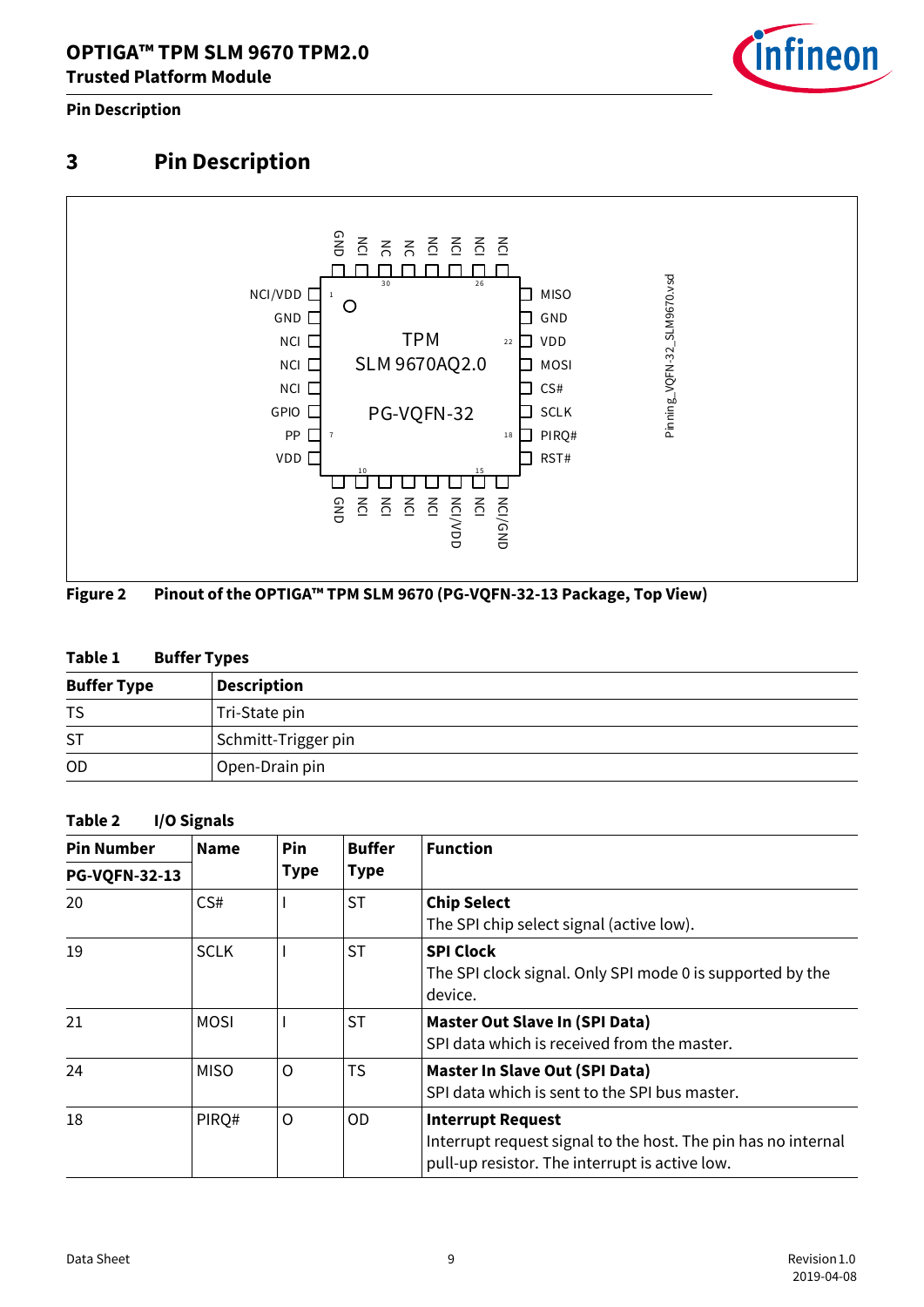#### **Pin Description**

| Table 2 | I/O Signals (continued) |  |
|---------|-------------------------|--|
|---------|-------------------------|--|

| <b>Pin Number</b>    | <b>Name</b> | Pin         | <b>Buffer</b> | <b>Function</b>                                                                                                                                                                                                                             |  |
|----------------------|-------------|-------------|---------------|---------------------------------------------------------------------------------------------------------------------------------------------------------------------------------------------------------------------------------------------|--|
| <b>PG-VQFN-32-13</b> |             | <b>Type</b> | <b>Type</b>   |                                                                                                                                                                                                                                             |  |
| 17                   | RST#        |             | <b>ST</b>     | <b>Reset</b><br>External reset signal. Asserting this pin unconditionally<br>resets the device. The signal is active low and is typically<br>connected to the PCIRST# signal of the host.<br>This pin has a weak internal pull-up resistor. |  |
| 6                    | <b>GPIO</b> | I/O         | <b>TS</b>     | <b>GPIO-Express-00 Signal</b><br>The TPM 2.0 device does not use this functionality.<br>This pin may be left unconnected; it has an internal pull-up<br>resistor.                                                                           |  |
| 7                    | <b>PP</b>   |             | <b>ST</b>     | <b>Physical Presence</b><br>The TPM2.0 device does not use this functionality.<br>This pin may be left unconnected; it has an internal pulldown<br>resistor.                                                                                |  |

#### <span id="page-9-0"></span>**Table 3 Power Supply**

| <b>Pin Number</b>    | <b>Name</b> | <b>Pin</b><br>Type | <b>Buffer</b><br>Type | <b>Function</b>                                                                                                          |  |
|----------------------|-------------|--------------------|-----------------------|--------------------------------------------------------------------------------------------------------------------------|--|
| <b>PG-VQFN-32-13</b> |             |                    |                       |                                                                                                                          |  |
| 8,22                 | <b>VDD</b>  | <b>PWR</b>         |                       | <b>Power Supply</b><br>All VDD pins must be connected externally and should be<br>bypassed to GND via 100 nF capacitors. |  |
| 2, 9, 23, 32         | <b>GND</b>  | GND                |                       | Ground<br>All GND pins must be connected externally.                                                                     |  |

#### <span id="page-9-1"></span>**Table 4 Not Connected**

| <b>Pin Number</b>                                             | <b>Name</b> | <b>Pin</b><br><b>Type</b>                               | <b>Buffer</b><br><b>Type</b> | <b>Function</b>                                                                                                                                                                                                                        |  |
|---------------------------------------------------------------|-------------|---------------------------------------------------------|------------------------------|----------------------------------------------------------------------------------------------------------------------------------------------------------------------------------------------------------------------------------------|--|
| <b>PG-VQFN-32-13</b>                                          |             |                                                         |                              |                                                                                                                                                                                                                                        |  |
| <b>NC</b><br>29, 30<br>NU.<br><b>No Connect</b><br>floating). |             | All pins must not be connected externally (must be left |                              |                                                                                                                                                                                                                                        |  |
| $3 - 5$ , 10 - 13, 15,<br>$25 - 28, 31$                       | <b>NCI</b>  |                                                         |                              | <b>Not Connected Internally</b><br>All pins are not connected internally (can be connected<br>externally).                                                                                                                             |  |
| 1                                                             | NCI/VDD     |                                                         |                              | <b>Not Connected Internally/VDD</b><br>This pin is not connected internally (can be connected<br>externally).<br>Note that pin 1 is defined as VDD in the TCG specification [2].<br>To be compliant, VDD can be connected to this pin. |  |

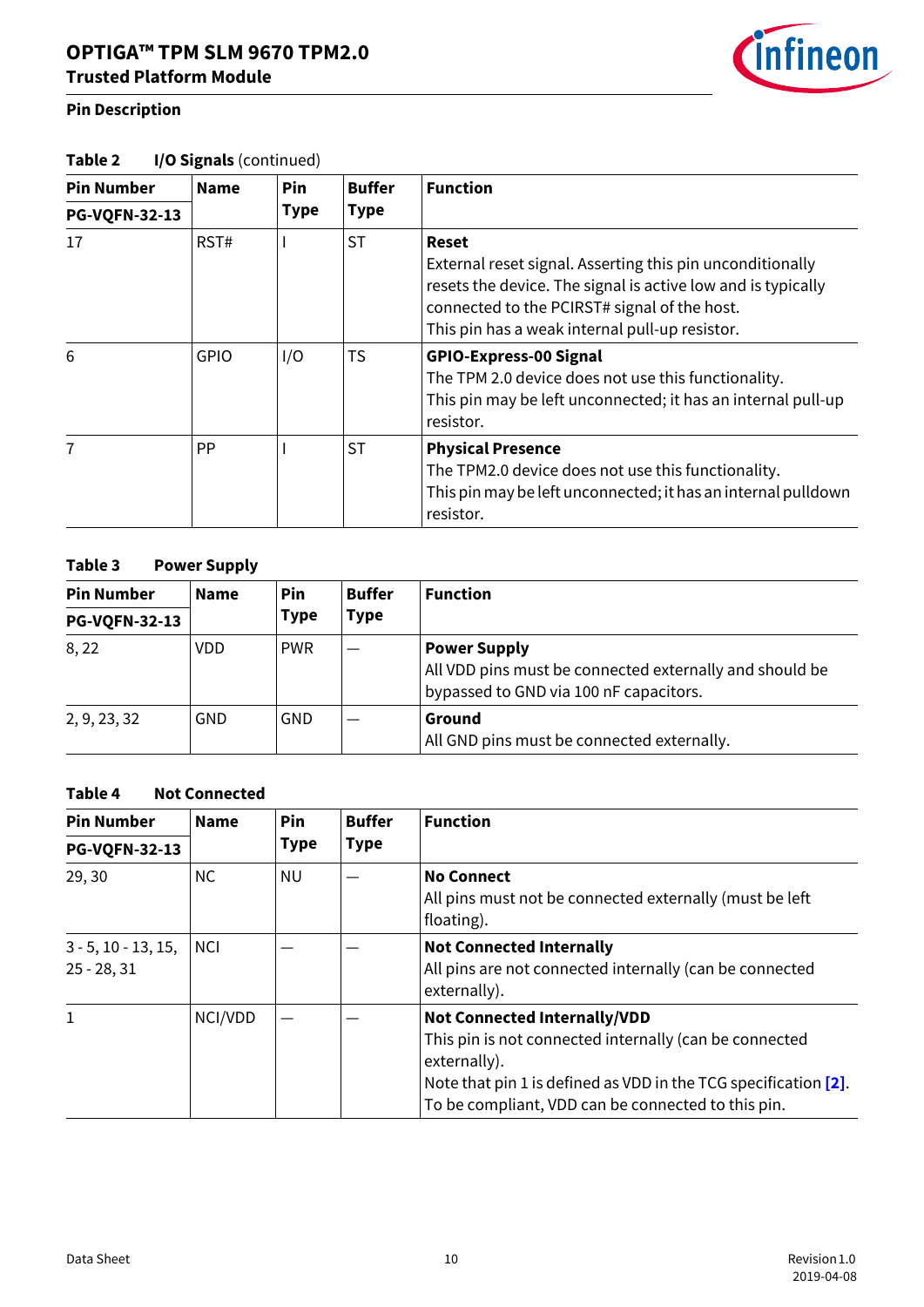#### **Pin Description**



#### Table 4 **Not Connected** (continued)

| <b>Pin Number</b>    | <b>Name</b> | <b>Pin</b>  | <b>Buffer</b><br><b>Type</b> | <b>Function</b>                                                                                                                                                                                                                                                                                   |  |
|----------------------|-------------|-------------|------------------------------|---------------------------------------------------------------------------------------------------------------------------------------------------------------------------------------------------------------------------------------------------------------------------------------------------|--|
| <b>PG-VQFN-32-13</b> |             | <b>Type</b> |                              |                                                                                                                                                                                                                                                                                                   |  |
| 14                   | NCI/VDD     |             |                              | <b>Not Connected Internally/VDD</b><br>This pin is not connected internally (can be connected<br>externally).<br>Note that pin 14 is defined as VDD in the TCG specification $[2]$ .<br>To be compliant and to ensure upwards compatibility to<br>future TPMs, VDD must be connected to this pin. |  |
| 16                   | NCI/GND     |             |                              | Not Connected Internally/GND<br>This pin is not connected internally (can be connected<br>externally).<br>Note that pin 16 is defined as GND in the TCG specification<br>[2]. To be compliant, GND can be connected to this pins.                                                                 |  |

## <span id="page-10-0"></span>**3.1 Typical Schematic**

**[Figure 3](#page-10-1)** shows the typical schematic for the OPTIGA™ TPM SLM 9670. The power supply pins should be bypassed to GND with capacitors located close to the device.



<span id="page-10-1"></span>**Figure 3 Typical Schematic**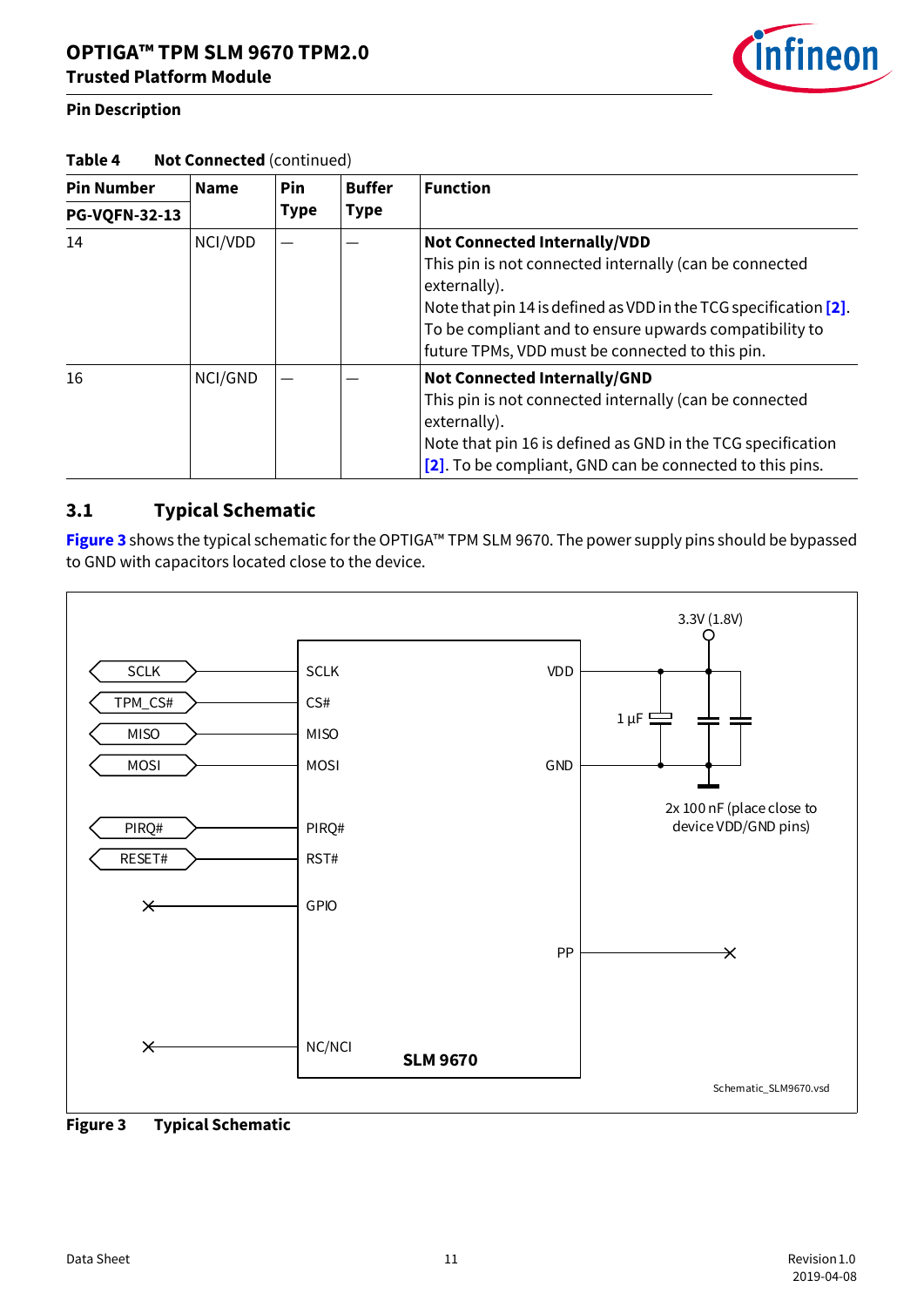

#### **TPM Properties**

## <span id="page-11-0"></span>**4 TPM Properties**

All properties defined within the TPM can be read with the command TPM2\_GetCapability (capability = TPM\_CAP\_TPM\_PROPERTIES). The values are vendor dependent or determined by a platform-specific specification. The following properties are returned by the Infineon OPTIGA™ TPM SLM 9670:

<span id="page-11-1"></span>

| Table 5 | <b>Infineon Specific Property Values</b> |  |  |
|---------|------------------------------------------|--|--|
|         |                                          |  |  |

| TPM_PT_MANUFACTURER       | " $IFX"$                                                                                                                                                                                                                                                                                                           |
|---------------------------|--------------------------------------------------------------------------------------------------------------------------------------------------------------------------------------------------------------------------------------------------------------------------------------------------------------------|
| TPM_PT_VENDOR_STRING_1    | "SLM9"                                                                                                                                                                                                                                                                                                             |
| TPM_PT_VENDOR_STRING_2    | "670"                                                                                                                                                                                                                                                                                                              |
| TPM_PT_VENDOR_STRING_3    | NULL                                                                                                                                                                                                                                                                                                               |
| TPM_PT_VENDOR_STRING_4    | <b>NULL</b>                                                                                                                                                                                                                                                                                                        |
| TPM_PT_FIRMWARE_VERSION_1 | Major and minor version (for instance, 0x00070055<br>indicates V7.85)                                                                                                                                                                                                                                              |
| TPM_PT_FIRMWARE_VERSION_2 | Build number and Common Criteria certification state (for<br>instance, 0x0011CB00 or 0x0011CB02)<br>Byte 1: reserved for future use (0x00)<br>Byte 2 and 3: Build number (for instance, 0x11CB)<br>Byte 4: Common Criteria certification state, 0x00 means<br>TPM is CC certified, 0x02 means TPM is not certified |
| TPM_PT_MODES              | Bit 0 (FIPS_140_2) = 1<br>Bits $131 = 0$                                                                                                                                                                                                                                                                           |

Reading these properties returns the current version and state of the firmware. This implies that the values read back might differ from the ones shown in **[Table 5](#page-11-1)** above.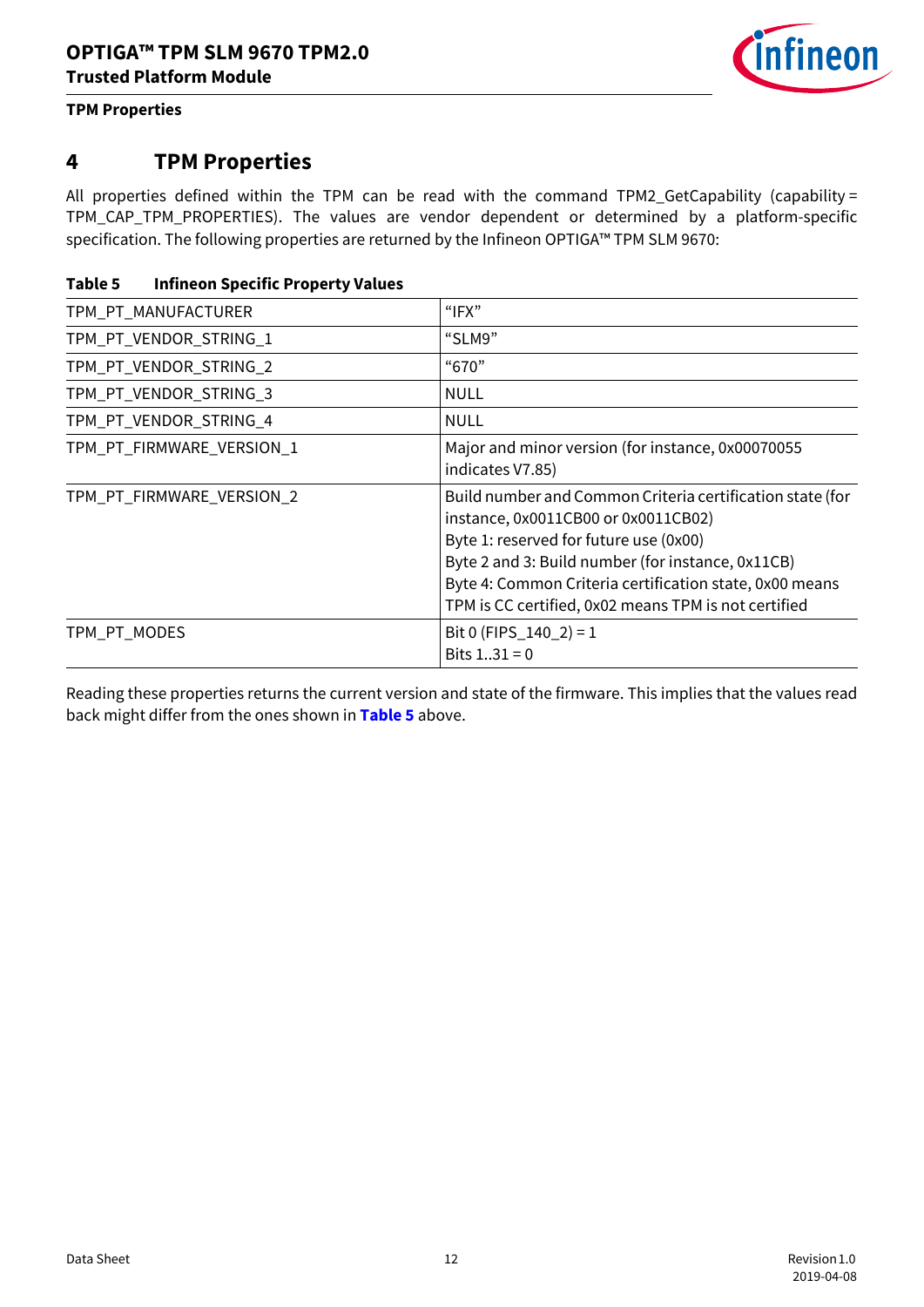

## <span id="page-12-0"></span>**5 Electrical Characteristics**

This chapter lists the maximum and operating ranges for various electrical and timing parameters.

## <span id="page-12-1"></span>**5.1 Absolute Maximum Ratings**

#### <span id="page-12-3"></span>**Table 6 Absolute Maximum Ratings**

| <b>Parameter</b>                                             | Symbol                          | <b>Values</b> |                          |               | <b>Unit</b>  | <b>Note or Test Condition</b>                            |
|--------------------------------------------------------------|---------------------------------|---------------|--------------------------|---------------|--------------|----------------------------------------------------------|
|                                                              |                                 | Min.          | Typ.                     | Max.          |              |                                                          |
| Supply Voltage                                               | $V_{DD}$                        | $-0.3$        | $\overline{\phantom{0}}$ | 5.0           | V            |                                                          |
| Voltage on any pin                                           | $V_{\text{max}}$                | $-0.3$        | $\overline{\phantom{0}}$ | $V_{DD}$ +0.3 | V            |                                                          |
|                                                              |                                 | $-0.5$        | -                        | $V_{DD}$ +0.5 | $\mathsf{V}$ | $V_{DD}$ = 3.3V ± 10%; pins MISO, MOSI,<br>SCLK and CS#  |
| Ambient temperature                                          | $T_A$                           | $-40$         | $\overline{\phantom{0}}$ | 105           | $^{\circ}$ C |                                                          |
| Storage temperature                                          | $T_{\rm S}$                     | $-40$         |                          | 125           | $^{\circ}$ C |                                                          |
| <b>ESD robustness HBM:</b><br>$1.5 \text{ k}\Omega$ , 100 pF | $V_{\mathsf{ESD},\mathsf{HBM}}$ | —             |                          | 2000          | V            | According to EIA/JESD22-A114-B                           |
| <b>ESD robustness</b>                                        | $V_{\mathsf{ESD},\mathsf{CDM}}$ |               |                          | 500           | V            | According to ESD Association<br>Standard STM5.3.1 - 1999 |
| Latchup immunity                                             | <b>I</b> latch                  |               |                          | 100           | mA           | According to EIA/JESD78                                  |

*Attention: Stresses above the max. values listed here may cause permanent damage to the device. Exposure to absolute maximum rating conditions for extended periods may affect device reliability. Maximum ratings are absolute ratings; exceeding only one of these values may cause irreversible damage to the integrated circuit.*

#### <span id="page-12-2"></span>**5.2 Functional Operating Range**

#### <span id="page-12-4"></span>**Table 7 Functional Operating Range**

<span id="page-12-5"></span>

| <b>Parameter</b>     | Symbol      |                          | <b>Values</b>            |      |              | <b>Note or Test Condition</b> |
|----------------------|-------------|--------------------------|--------------------------|------|--------------|-------------------------------|
|                      |             | Min.                     | Typ.                     | Max. |              |                               |
| Supply Voltage       | $V_{DD}$    | 3.0                      | 3.3                      | 3.6  | ٧            | $\overline{\phantom{m}}$      |
|                      |             | 1.65                     | 1.8                      | 1.95 | ٧            |                               |
| Ambient temperature  | $T_A$       | -40                      | $\qquad \qquad$          | 105  | $^{\circ}$ C | $\overline{\phantom{0}}$      |
| Junction temperature | $T_{\rm i}$ | $\overline{\phantom{0}}$ | $\overline{\phantom{0}}$ | 110  | $^{\circ}$ C | see <b>Section 5.3</b> below  |
| Useful lifetime      |             |                          | $\overline{\phantom{0}}$ | 20   | v            | $\overline{\phantom{m}}$      |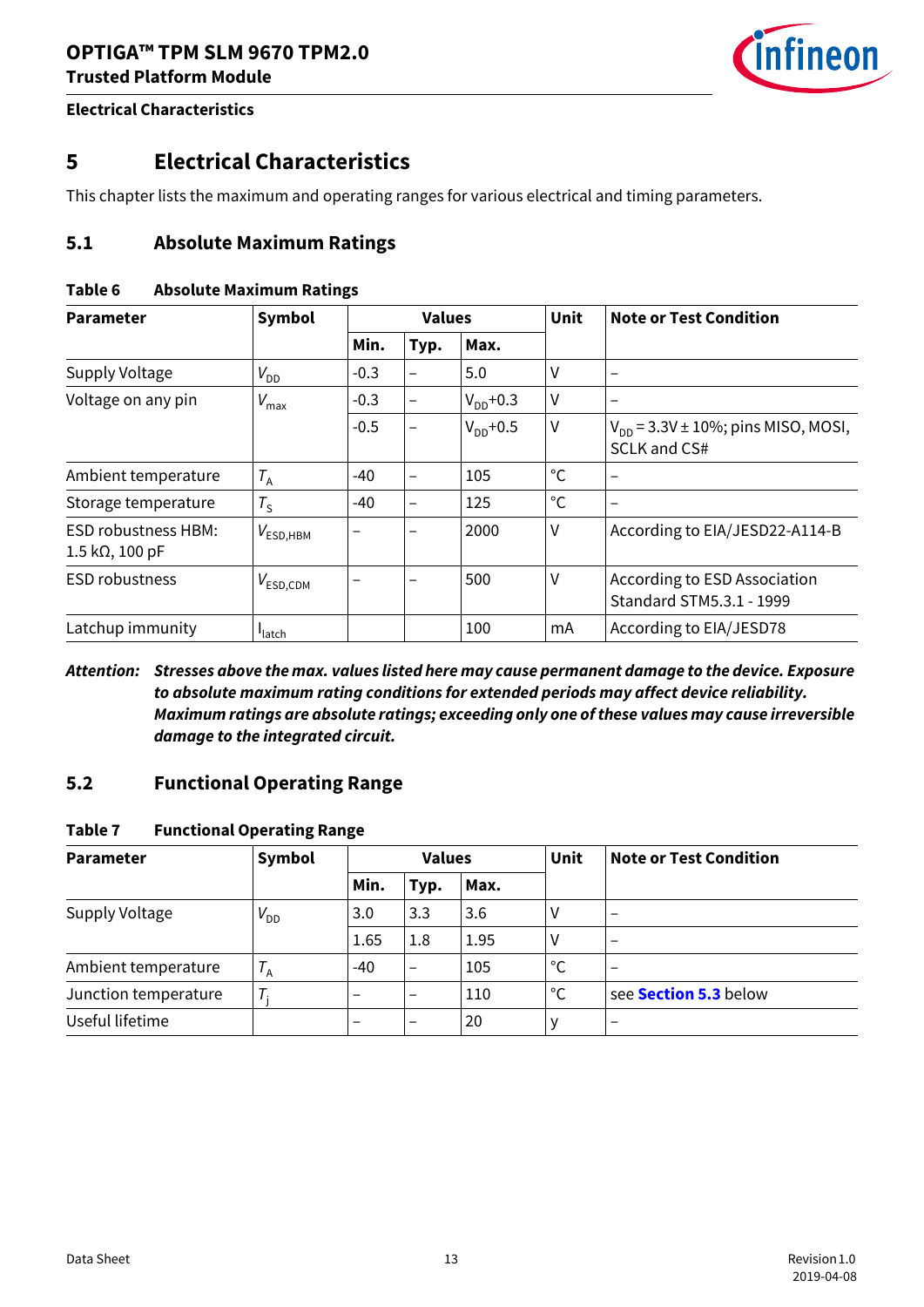<span id="page-13-5"></span>

### <span id="page-13-0"></span>**5.3 Thermal Resistance**

#### <span id="page-13-2"></span>**Table 8 Thermal Resistance**

| <b>Parameter</b>    | Symbol              | <b>Values</b> |              | Unit | Note or Test Condition |                                 |
|---------------------|---------------------|---------------|--------------|------|------------------------|---------------------------------|
|                     |                     | Min.          | $\mathbf{y}$ | Max. |                        |                                 |
| Junction to case    | $R_{\text{th}(JC)}$ |               | 35           |      | K/W                    | to exposed pad (bottom) $^{1)}$ |
| Junction to ambient | D<br>$\pi_{th(JA)}$ |               | 179          |      | K/W                    | 1) 2)                           |

1) not subject to production test, specified by design

2) according to JEDEC JESD 51-5, JESD 51-7 at free convection and radiation on FR4 2s2p board. Board size 76.2mm x 114.3mm x 1.5mm, 2 inner copper layers (35µm), thermal via array under the exposed pad connected to the first inner copper layer. Also refer to **http://www.infineon.com/cms/en/product/technology/packages/PG-VQFN**

As shown in **[Table 7](#page-12-4)**, a maximum junction temperature of **[110](#page-12-5)**°C must not be exceeded. Thermal simulations (done using the FEM software ANSYS®) show that this temperature limit is not reached at an ambient temperature of 105°C when the device is mounted on a PCB according to JEDEC 2s2p (JESD 51-7, JESD 51-5).

If the device is mounted on a PCB compliant to JEDEC 1s0p (JESD 51-3), the simulation shows that due to selfheating of the device, the maximum junction temperature is exceeded at an ambient temperature of 105°C.

## <span id="page-13-1"></span>**5.4 DC Characteristics**

 $T_A = 25^{\circ}$ C,  $V_{DD} = 3.3V \pm 0.3V$  or  $V_{DD} = 1.8V \pm 0.15V$  unless otherwise noted.

#### <span id="page-13-3"></span>**Table 9 Current Consumption**

| <b>Parameter</b>                             | Symbol      | <b>Values</b> |      |      | Unit | <b>Note or Test Condition</b>                                                                                           |
|----------------------------------------------|-------------|---------------|------|------|------|-------------------------------------------------------------------------------------------------------------------------|
|                                              |             | Min.          | Typ. | Max. |      |                                                                                                                         |
| Current Consumption in<br><b>Active Mode</b> | 'VDD Active |               |      | 25   | mA   | -                                                                                                                       |
| Current Consumption in<br>Sleep Mode         | 'VDD Sleep  |               | 110  |      | μA   | Pin $PP = GND$ , pins GPIO, RST# and<br>$PIRQ# = V_{DD}$ , CS# inactive (= $V_{DD}$ ),<br>MOSI, MISOand SCLK don't care |

*Note: Current consumption does not include any currents flowing through resistive loads on output pins!*

*Note: Device sleep mode will be entered after 50 milliseconds of inactivity after the last TPM command was executed.*

#### <span id="page-13-4"></span>**Table 10 DC Characteristics of SPI Interface Pins (SCLK, CS#, MISO, MOSI, RST#, PIRQ#)**

| <b>Parameter</b>   | Symbol                     | <b>Values</b> |      |               | Unit | <b>Note or Test Condition</b>                              |
|--------------------|----------------------------|---------------|------|---------------|------|------------------------------------------------------------|
|                    |                            | Min.          | Typ. | Max.          |      |                                                            |
| Input voltage high | $\mathsf{V}_{\mathsf{IH}}$ | $0.7 V_{DD}$  |      | $V_{DD}$ +0.5 | l V  | $V_{DD,typ}$ = 3.3V, only pins SCLK,<br>MISO, MOSI and CS# |
|                    |                            | $0.7 V_{DD}$  |      | $V_{DD}$ +0.3 | l V  | $V_{DD,typ}$ = 3.3V, pin RST#                              |
|                    |                            | $0.7 V_{DD}$  |      | $V_{DD}$ +0.3 | V    | $V_{DD,typ} = 1.8V$                                        |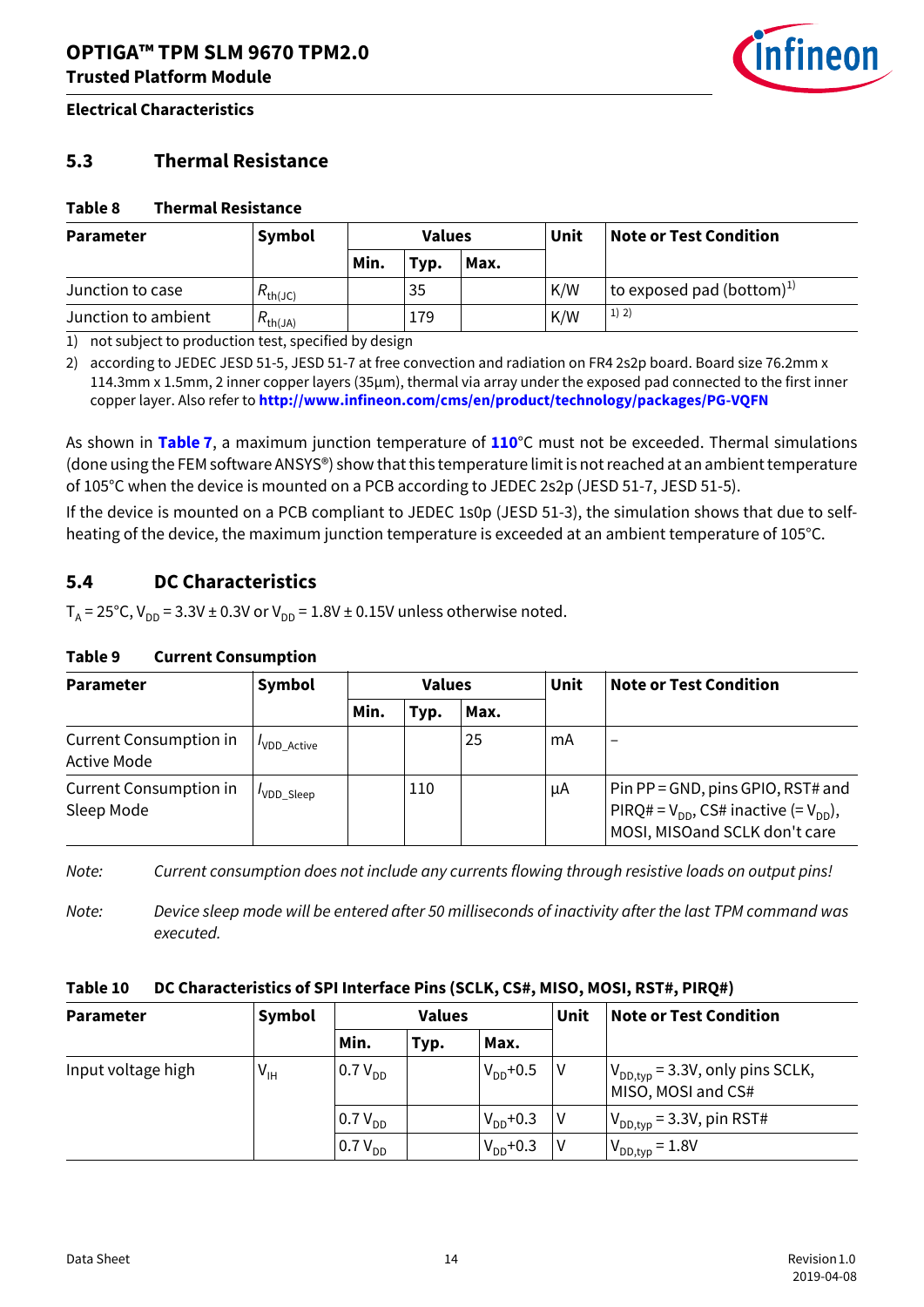

| Table 10 DC Characteristics of SPI Interface Pins (SCLK, CS#, MISO, MOSI, RST#, PIRQ#) (continued) |  |  |
|----------------------------------------------------------------------------------------------------|--|--|
|                                                                                                    |  |  |

| <b>Parameter</b>        | Symbol          | <b>Values</b> |      |              | <b>Unit</b>  | <b>Note or Test Condition</b>                                                         |
|-------------------------|-----------------|---------------|------|--------------|--------------|---------------------------------------------------------------------------------------|
|                         |                 | Min.          | Typ. | Max.         |              |                                                                                       |
| Input voltage low       | $V_{IL}$        | $-0.5$        |      | $0.3 V_{DD}$ | $\mathsf{V}$ | $V_{DD,typ}$ = 3.3V, only pins SCLK,<br>MISO, MOSI and CS#                            |
|                         |                 | $-0.3$        |      | $0.3 V_{DD}$ | V            | $V_{DD,typ}$ = 3.3V, pin RST#                                                         |
|                         |                 | $-0.3$        |      | $0.3 V_{DD}$ | V            | $V_{DD,typ} = 1.8V$                                                                   |
| Input leakage current   | <b>I</b> LEAK   | $-20$         |      | 20           | μA           | $0V < V_{IN} < V_{DD}$                                                                |
|                         |                 | $-150$        |      | 150          | μA           | Pins SCLK, CS#, MISO, MOSI<br>$-0.5V < V_{IN} < V_{DD} + 0.5V$<br>$V_{DD,typ} = 3.3V$ |
|                         |                 | $-150$        |      | 150          | μA           | Pin RST#<br>$-0.5V < V_{IN} < V_{DD} + 0.3V$<br>$V_{DD,typ} = 3.3V$                   |
|                         |                 | $-150$        |      | 150          | μA           | $-0.3V < V_{IN} < V_{DD} + 0.3V$<br>$V_{DD,typ} = 1.8V$                               |
| Output high voltage     | $V_{OH}$        | $0.9 V_{DD}$  |      |              | V            | $I_{OH} = -100 \mu A$                                                                 |
| Output low voltage      | $V_{OL}$        |               |      | $0.1 V_{DD}$ | V            | $I_{\text{O1}} = 1.5 \text{mA}$                                                       |
| Pad input capacitance   | $C_{\text{IN}}$ |               |      | 10           | pF           | $\qquad \qquad -$                                                                     |
| Output load capacitance | $C_{LOAD}$      |               |      | 40           | pF           |                                                                                       |

#### <span id="page-14-1"></span>**Table 11 DC Characteristics of GPIO and PP Pins**

| <b>Parameter</b>      | Symbol                     | <b>Values</b> |      |               | Unit           | <b>Note or Test Condition</b>       |
|-----------------------|----------------------------|---------------|------|---------------|----------------|-------------------------------------|
|                       |                            | Min.          | Typ. | Max.          |                |                                     |
| Input voltage high    | $V_{IH}$                   | $0.7 V_{DD}$  |      | $V_{DD}$ +0.3 | IV.            | Pins GPIO and PP                    |
| Input voltage low     | $V_{IL}$                   | $-0.3$        |      | $0.2 V_{DD}$  | $\vee$         | Pins GPIO and PP                    |
| Input leakage current | $L$ EAK                    | $-20$         |      | 20            | μA             | $0V < V_{IN} < V_{DD}$              |
|                       |                            | $-150$        |      | 150           | μA             | $1 - 0.3V < V_{IN} < V_{DD} + 0.3V$ |
| Output high voltage   | $V_{OH}$                   | $0.7 V_{DD}$  |      |               | $\vee$         | $ I_{OH}$ = -1mA, pin GPIO          |
| Output low voltage    | $V_{OL}$                   |               |      | 0.3           | <sub>J</sub> V | $I_{OL}$ < 1mA, pin GPIO            |
| Pad input capacitance | $\mathsf{C}_{\mathsf{IN}}$ |               |      | 10            | pF             | Pins GPIO and PP                    |

## <span id="page-14-0"></span>**5.5 AC Characteristics**

 $T_A = 25^{\circ}$ C,  $V_{DD} = 3.3V \pm 0.3V$  or  $V_{DD} = 1.8V \pm 0.15V$  unless otherwise noted.

## <span id="page-14-2"></span>**Table 12 Device Reset**

| <b>Parameter</b>      | Symbol             | <b>Values</b> |      |      | Unit | <b>Note or Test Condition</b> |  |
|-----------------------|--------------------|---------------|------|------|------|-------------------------------|--|
|                       |                    | Min.          | Typ. | Max. |      |                               |  |
| Cold (Power-On) Reset | <b>LPOR</b>        | 80            |      |      | μs   | see Section 5.6               |  |
| Warm Reset            | <b>LWRST</b>       |               |      |      | us   | see Section 5.6               |  |
| Reset Inactive Time   | L <sub>RSTIN</sub> | 60            |      |      | ms   | see Section 5.6               |  |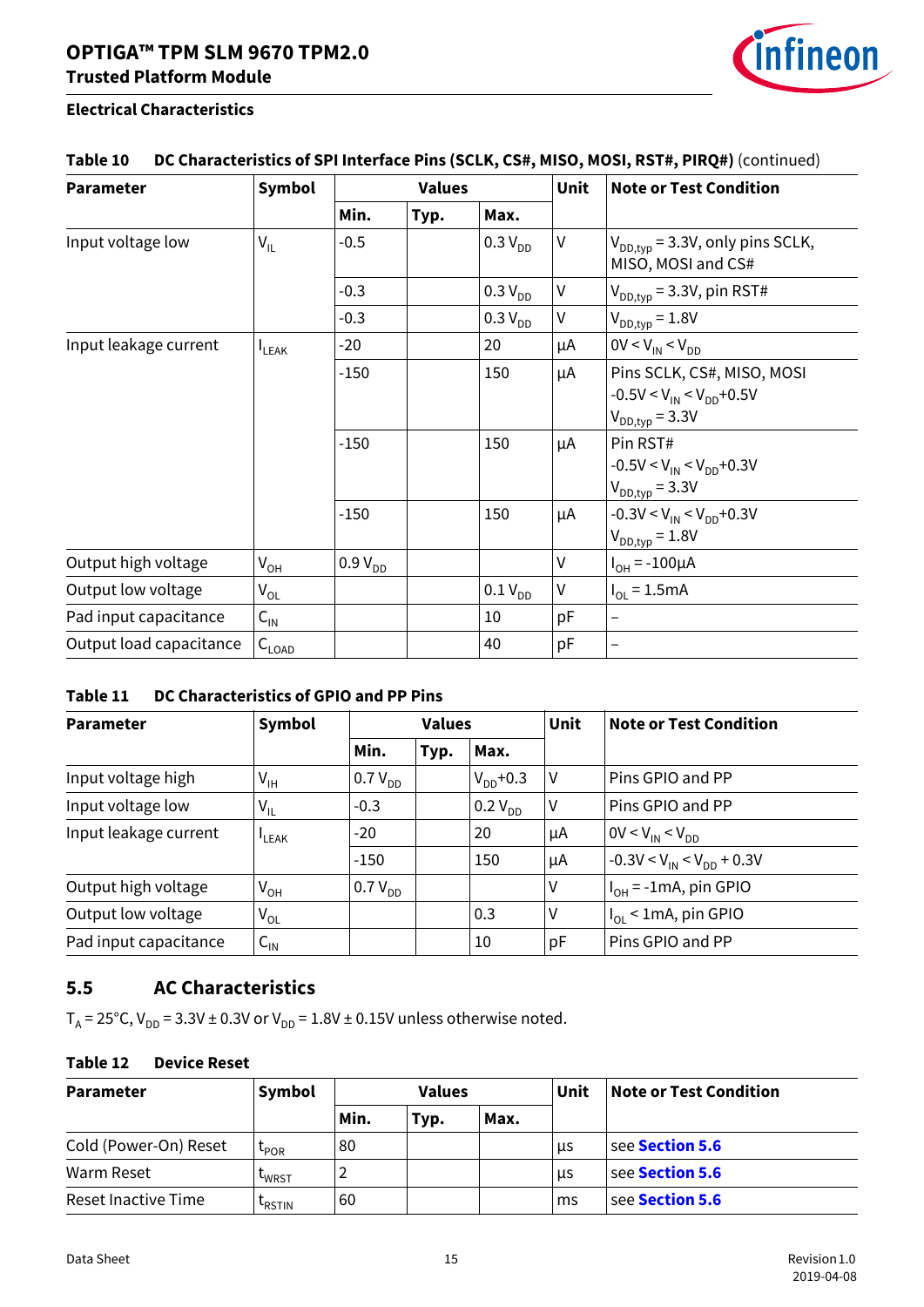



<span id="page-15-0"></span>

## <span id="page-15-1"></span>**Table 13 AC Characteristics of SPI Interface**

| <b>Parameter</b>                          | Symbol                      | <b>Values</b>       |             |                     | Unit       | <b>Note or Test Condition</b>                                                                          |
|-------------------------------------------|-----------------------------|---------------------|-------------|---------------------|------------|--------------------------------------------------------------------------------------------------------|
|                                           |                             | Min.                | Typ.        | Max.                |            |                                                                                                        |
| <b>SCLK</b> frequency                     | $\mathsf{f}_{\mathsf{CLK}}$ |                     |             | 43                  | <b>MHz</b> | $V_{DD,typ}$ = 3.3V, $t_{SLEW} \ge 1$ V/ns                                                             |
|                                           |                             |                     |             | 22.5                | <b>MHz</b> | $V_{DD.tvo} = 1.8V$ , $t_{SLEW} \ge 1V/ns$                                                             |
|                                           |                             |                     |             | 38                  | <b>MHz</b> | $V_{DD,typ}$ = 3.3V, $t_{SLEW}$ < 1V/ns                                                                |
|                                           |                             |                     |             | 18.5                | <b>MHz</b> | $V_{DD,tvo}$ = 1.8V, $t_{SLEW}$ < 1V/ns                                                                |
| <b>SCLK</b> period                        | $t_{CLK}$                   | $1/f_{CLK}$ -<br>5% | $1/f_{CLK}$ | $1/f_{CLK}$ +<br>5% | μs         | Rising edge to rising edge,<br>measured at $V_{IN}$ = 0.5 $V_{DD}$                                     |
| <b>SCLK</b> low time                      | $t_{CLKL}$                  | $0.45 t_{CLK}$      |             |                     | μs         | Falling edge to rising edge,<br>measured at $V_{IN}$ = 0.5 $V_{DD}$                                    |
| <b>SCLK</b> high time                     | $t$ <sub>CLKH</sub>         | $0.45 t_{CLK}$      |             |                     | μs         | Rising edge to falling edge,<br>measured at $V_{IN}$ = 0.5 $V_{DD}$                                    |
| <b>SCLK slew rate</b><br>(rising/falling) | $t$ <sub>SLEW</sub>         | 0.216               |             | $\overline{4}$      | V/ns       | between 0.2 $V_{DD}$ and 0.6 $V_{DD}$                                                                  |
| CS# high time                             | $t_{CS}$                    | 50                  |             |                     | ns         | Rising edge to falling edge                                                                            |
|                                           |                             | 60                  |             |                     | ns         | $V_{DD.tvo}$ = 1.8V and $t_{SLEW}$ < 1V/ns,<br>rising edge to falling edge, TPM<br>protocol abort only |
| CS# setup time                            | $t_{\text{CSS}}$            | 5                   |             |                     | ns         | CS# falling edge to SCLK rising<br>edge                                                                |
|                                           |                             | 7                   |             |                     | ns         | $V_{DD.tvo}$ = 1.8V and $t_{SLEW}$ < 1V/ns, CS#<br>falling edge to SCLK rising edge                    |
| CS# hold time                             | $t_{CSH}$                   | 5                   |             |                     | ns         | SCLK falling edge to CS# rising<br>edge                                                                |
| MOSI setup time                           | $t_{\text{SU}}$             | $\overline{2}$      |             |                     | ns         | Data setup time to SCLK rising<br>edge                                                                 |
| MOSI hold time                            | $t_H$                       | 3                   |             |                     | ns         | Data hold time from SCLK rising<br>edge                                                                |
| MISO hold time                            | $t_{HO}$                    | $\mathbf 0$         |             |                     | ns         | Output hold time from SCLK<br>falling edge                                                             |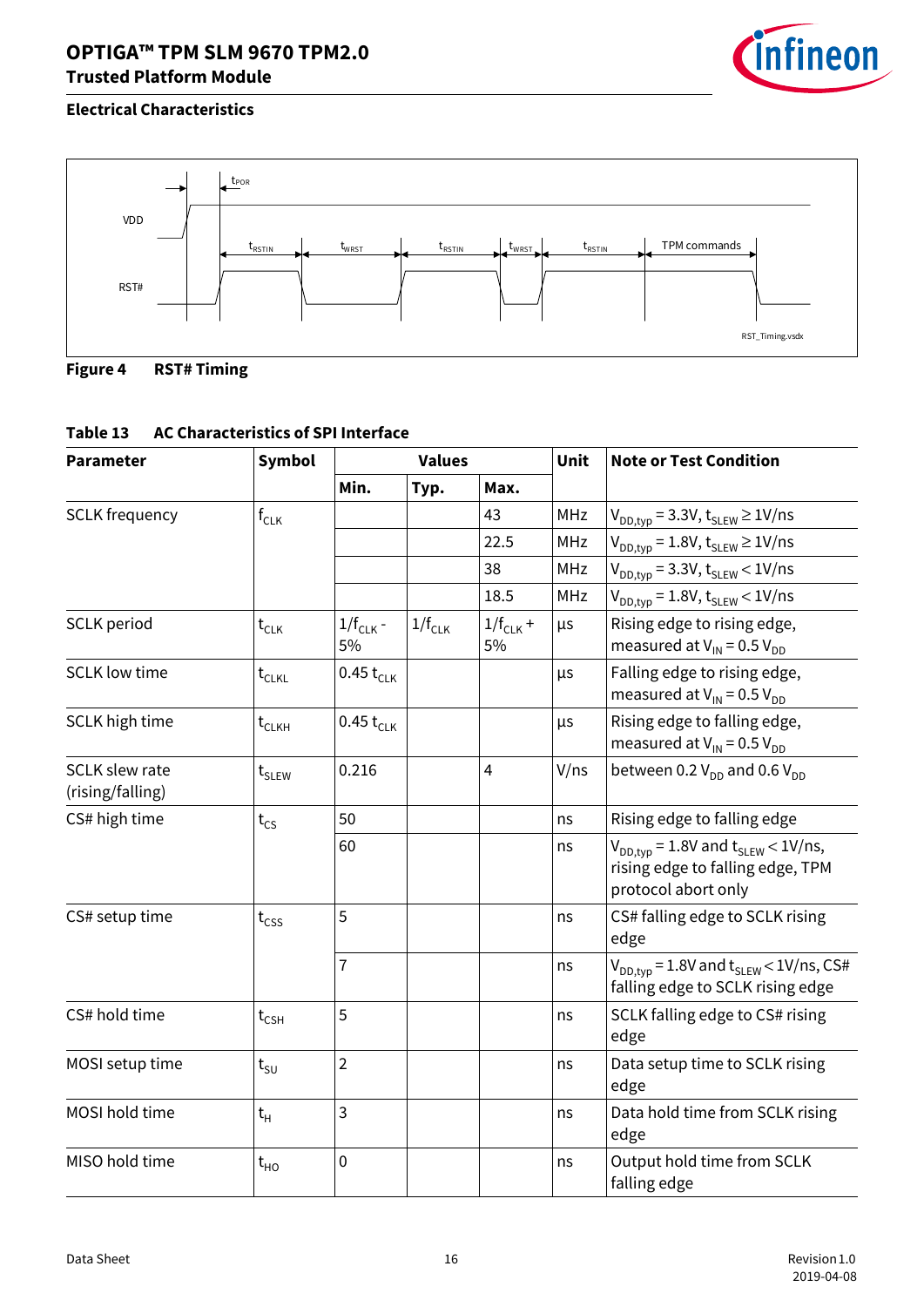

| <b>Parameter</b>      | Symbol           | <b>Values</b> |      |                | Unit | <b>Note or Test Condition</b>                          |
|-----------------------|------------------|---------------|------|----------------|------|--------------------------------------------------------|
|                       |                  | Min.          | Typ. | Max.           |      |                                                        |
| MISO valid delay time | t.,              | 0             |      | $0.7 t_{CLKL}$ | ns   | Output valid delay from SCLK<br>falling edge           |
| MISO active time      | L <sub>DRV</sub> | 0             |      |                | ns   | Delay from chip select assertion to<br>driving of MISO |

#### **Table 13 AC Characteristics of SPI Interface** (continued)

## <span id="page-16-0"></span>**5.6 Timing**

Some pads are disabled after deassertion of the reset signal for up to 500 µs.

The OPTIGA™ TPM SLM 9670 features a sophisticated protection mechanism against dictionary attacks on TPMbased authorization data. Basically, the device counts the number of failed authorization attempts in a counter which is located in the non-volatile memory. An attacker who has physical access to the device could try to cirumvent that mechanism by resetting the device after the authorization attempt but before the updated failure counter has been written into the NVM.

Certain countermeasures have been added to the OPTIGA™ TPM SLM 9670. In certain time windows during power-on or warm boot of the device, such reset events might influence the dictionary attack counters and trigger other security mechanisms as well. In worst case, this might trigger special security defense modes from which a recovery is very complex or even not possible.

To avoid that the OPTIGA™ TPM SLM 9670 reaches such a security defense state, the RST# signal must not be asserted in certain time windows. After the deassertion of the RST# signal, the system should wait for a minimum time of t<sub>RSTIN</sub> before asserting RST# again (see [Figure 4](#page-15-0) and [Table 12](#page-14-2)).

TPM commands should only be started after t<sub>RSTIN</sub> has expired (see [Figure 4](#page-15-0) again). If a TPM command is running, RST# should not be asserted; otherwise, this might also trigger some security functions. When the TPM shall be reset, the command TPM2\_Shutdown should be issued before the assertion of the RST# signal.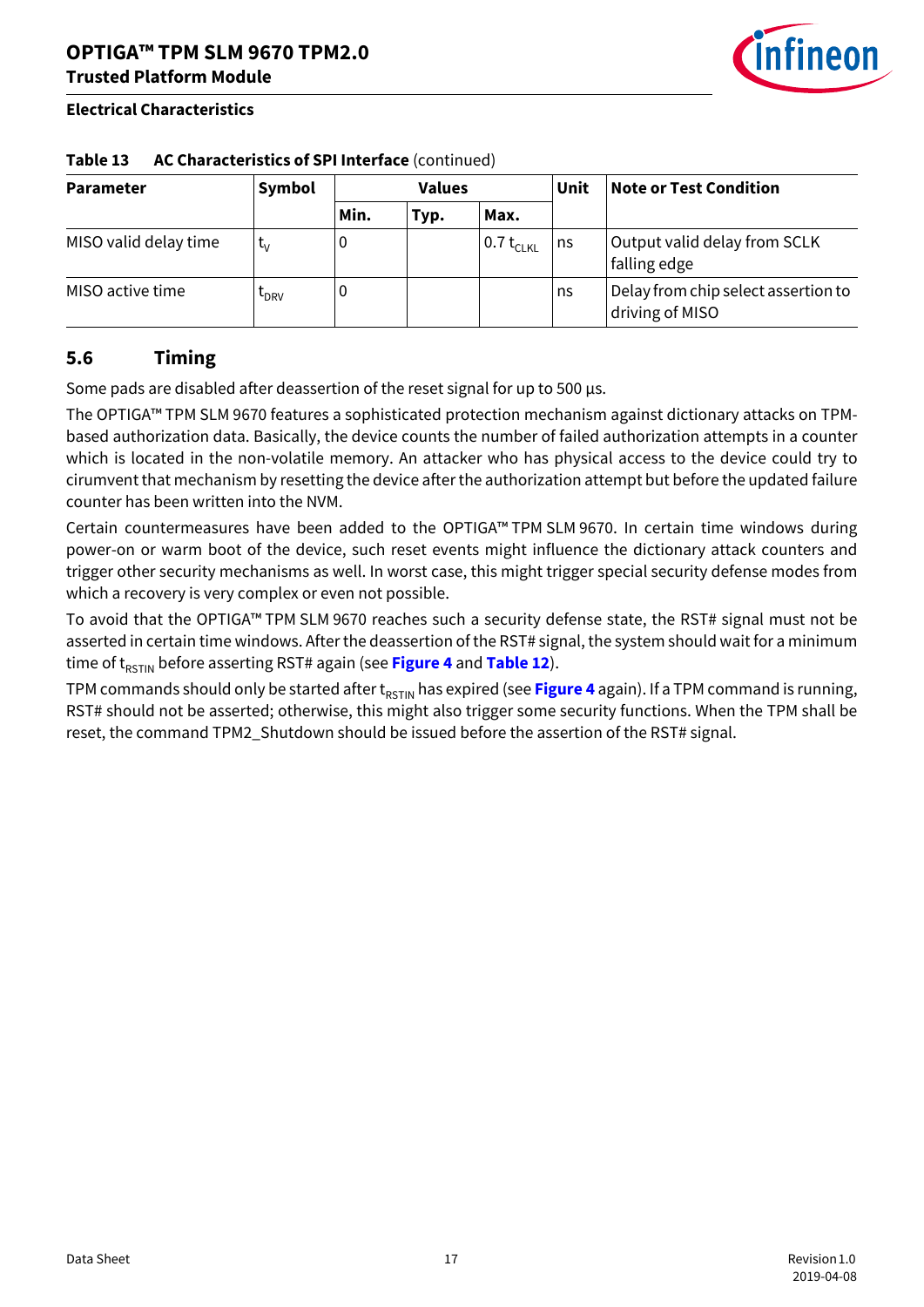

#### **Package Dimensions (VQFN)**

## <span id="page-17-0"></span>**6 Package Dimensions (VQFN)**

All dimensions are given in millimeters (mm) unless otherwise noted. The packages are "green" and RoHS compliant.



<span id="page-17-3"></span>**Figure 5 Package Dimensions PG-VQFN-32-13**

## <span id="page-17-1"></span>**6.1 Packing Type**

PG-VQFN-32-13: Tape & Reel (reel diameter 330mm), 5000 pcs. per reel



<span id="page-17-4"></span>**Figure 6 Tape & Reel Dimensions PG-VQFN-32-13**

## <span id="page-17-2"></span>**6.2 Recommended Footprint**

**[Figure 7](#page-17-5)** shows the recommended footprint for the PG-VQFN-32-13 package. The exposed pad of the package is internally connected to GND. It shall be connected to GND externally as well.



<span id="page-17-5"></span>**Figure 7 Recommended Footprint PG-VQFN-32-13**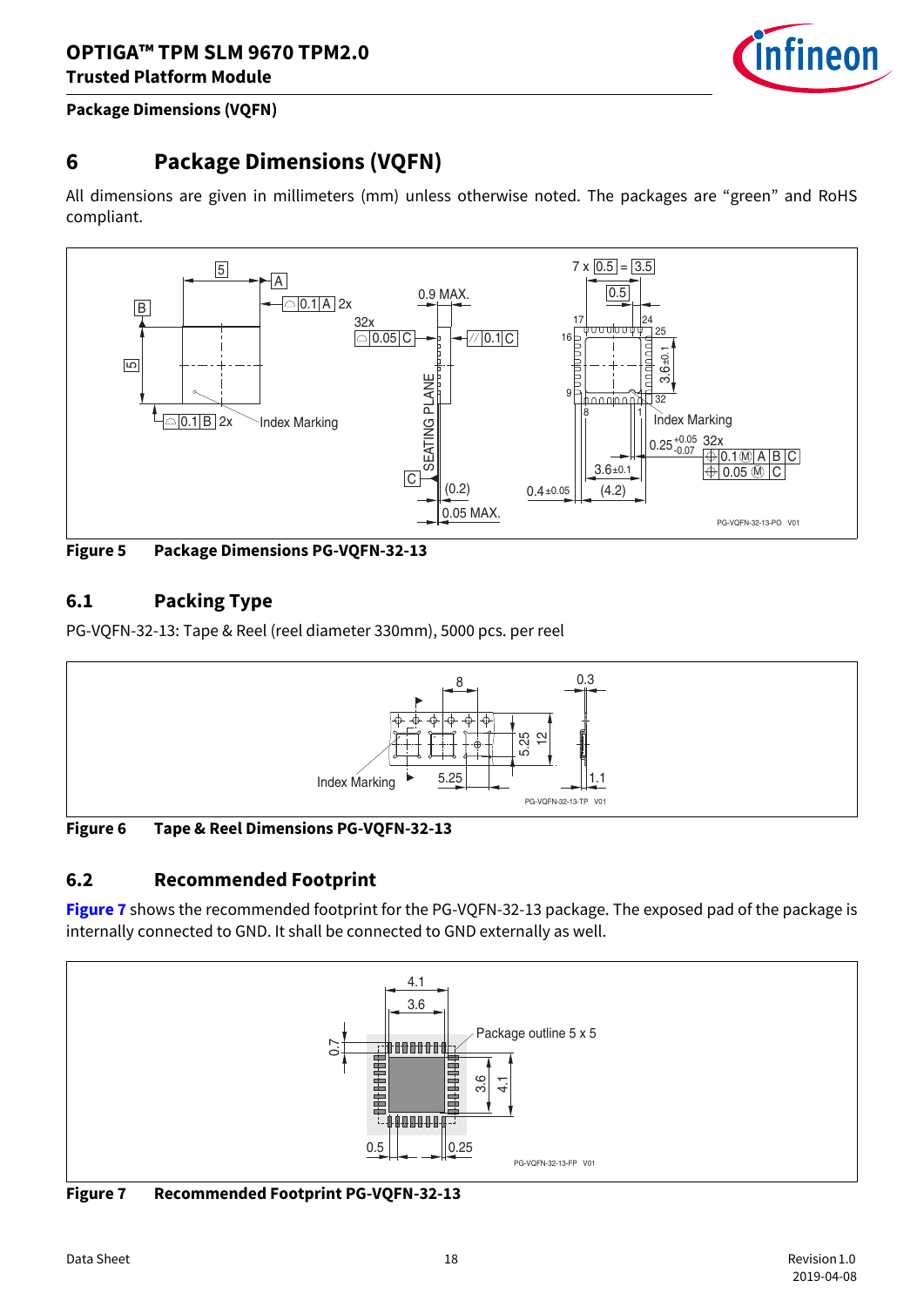

#### **Package Dimensions (VQFN)**

## <span id="page-18-0"></span>**6.3 Chip Marking**

#### Line 1: SLM9670

Line 2: AQ20 yy, the <yy> is an internal FW indication (only at manufacturing due to field upgrade option) Line 3: <Lot number> H <datecode>



#### <span id="page-18-1"></span>**Figure 8 Chip Marking PG-VQFN-32-13**

For details and recommendations regarding assembly of packages on PCBs, please refer to **http://www.infineon.com/cms/en/product/technology/packages/PG-VQFN**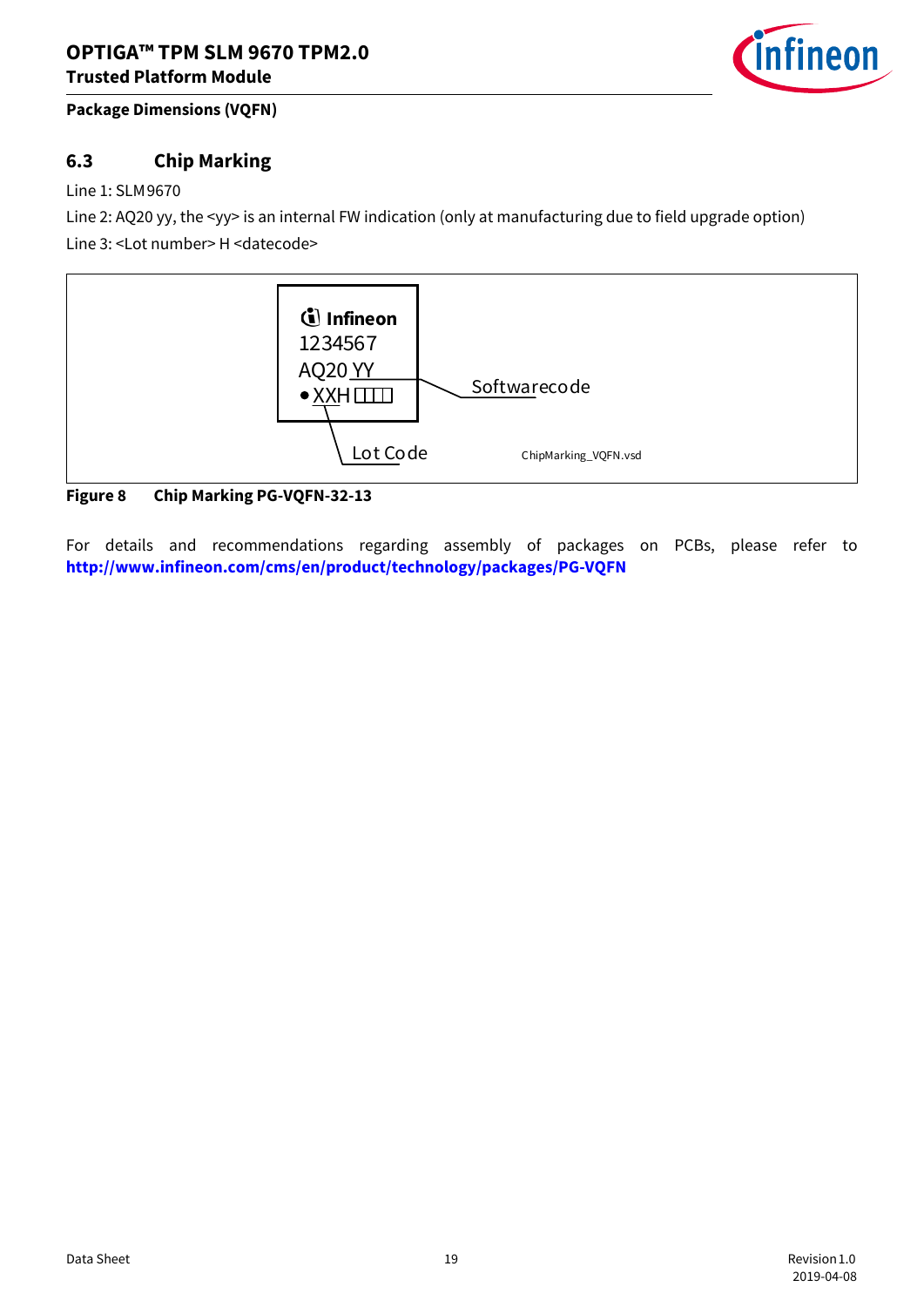

#### **References**

## **References**

- <span id="page-19-1"></span>[1] —, "Trusted Platform Module Library (Part 1-4)", Family 2.0, Level 00, Rev. 01.38, 2016-09-29, TCG
- <span id="page-19-0"></span>[2] —, "TCG PC Client Platform TPM Profile (PTP) Specification", Family 2.0, Level 00, Rev. 01.03 v22, May 22, 2017, TCG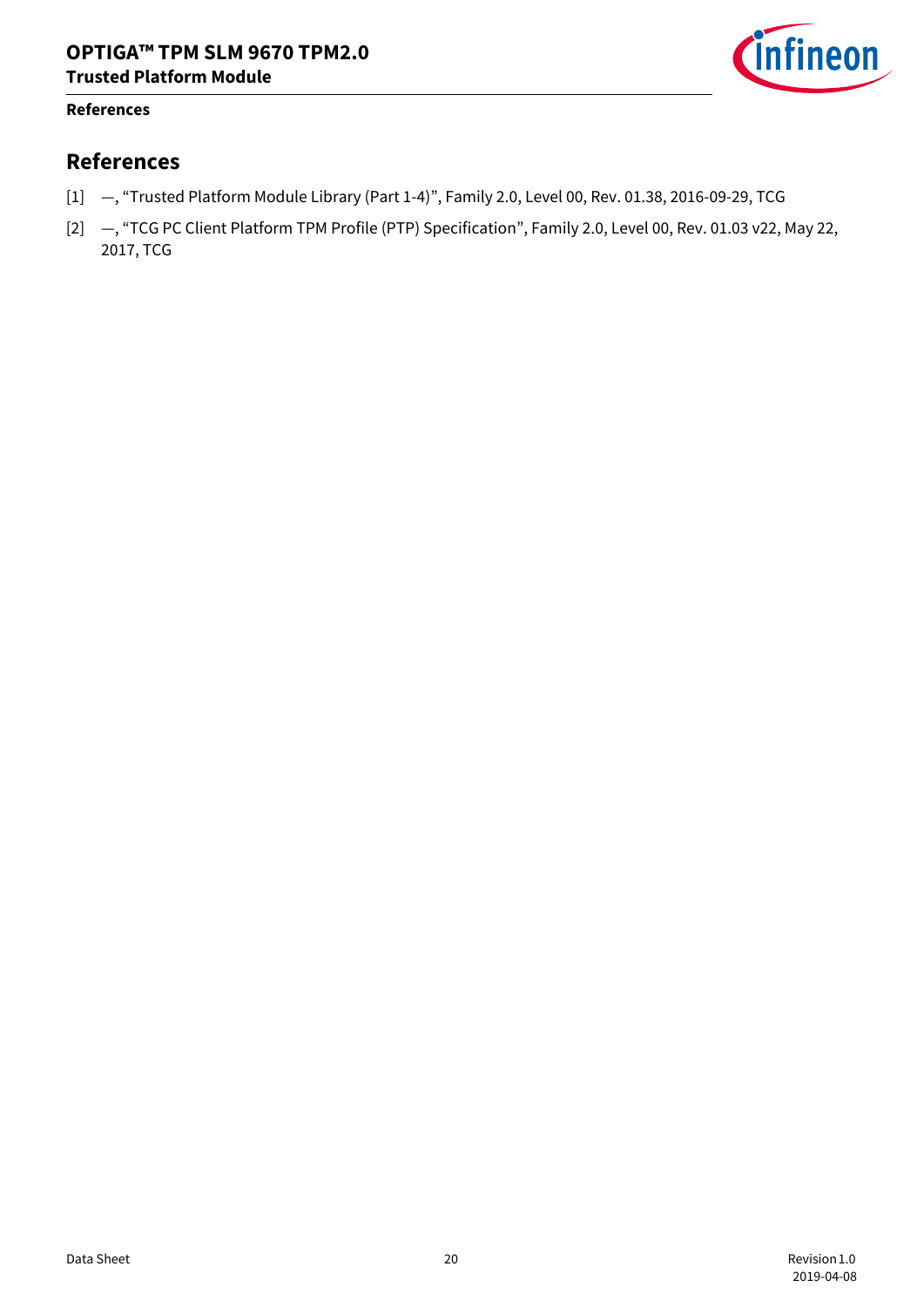#### **Terminology**



# **Terminology**

| <b>ESW</b>   | <b>Embedded Software</b>               |
|--------------|----------------------------------------|
| <b>HMAC</b>  | Hashed Message Authentication Code     |
| <b>PCR</b>   | <b>Platform Configuration Register</b> |
| <b>PUBEK</b> | Public Endorsement Key                 |
| <b>SPI</b>   | Serial Peripheral Interface (bus)      |
| <b>TCG</b>   | <b>Trusted Computing Group</b>         |
| <b>TPM</b>   | Trusted Platform Module                |
| <b>TSS</b>   | <b>TCG Software Stack</b>              |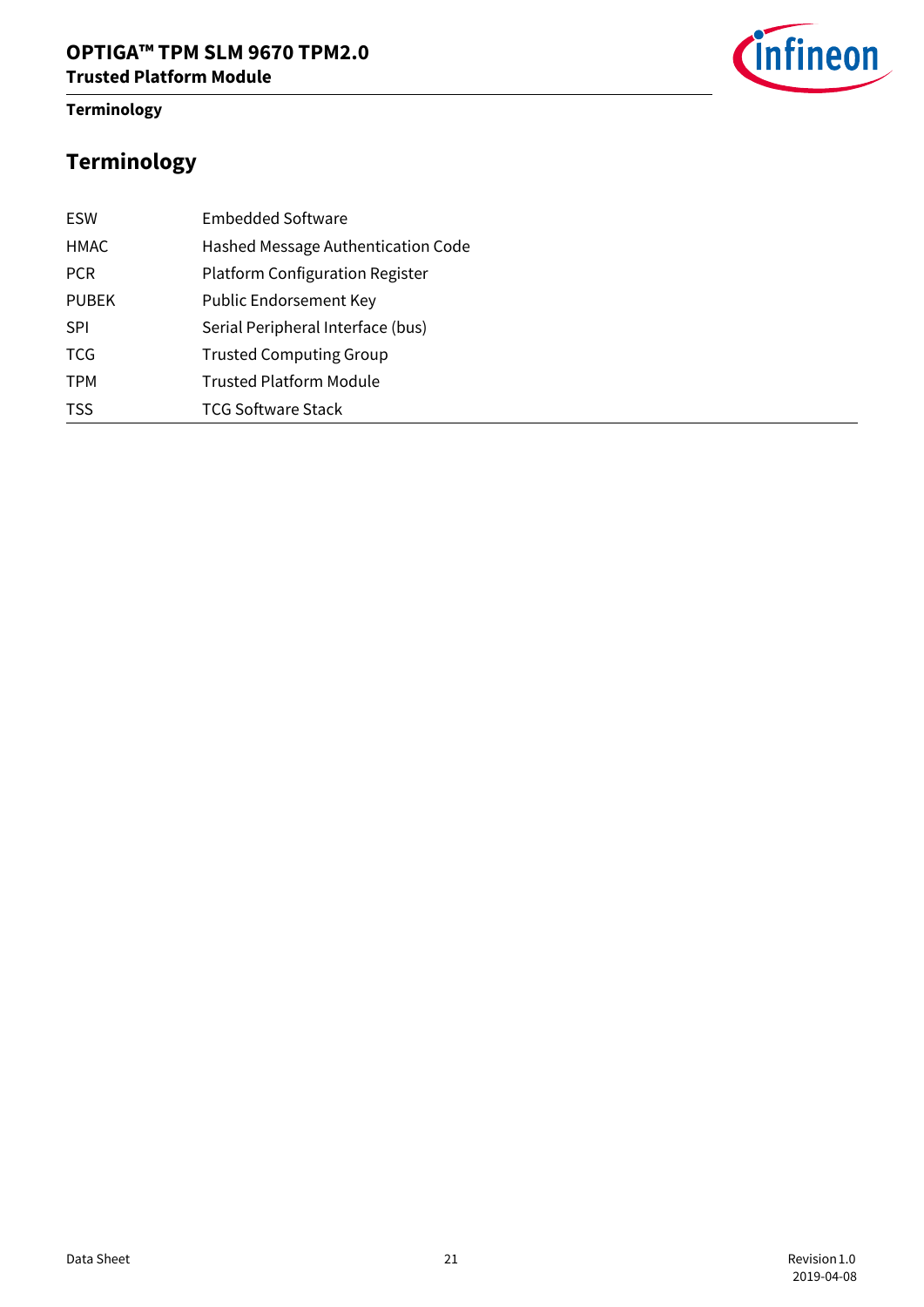**Licenses and Notices**

# ineon

## **Licenses and Notices**

The following License and Notice Statements are reproduced from **[\[1\]](#page-19-1)**.

#### **Licenses and Notices**

1. Copyright Licenses:

Trusted Computing Group (TCG) grants to the user of the source code in this specification (the "Source Code") a worldwide, irrevocable, nonexclusive, royalty free, copyright license to reproduce, create derivative works, distribute, display and perform the Source Code and derivative works thereof, and to grant others the rights granted herein.The TCG grants to the user of the other parts of the specification (other than the Source Code) the rights to reproduce, distribute, display, and perform the specification solely for the purpose of developing products based on such documents.

2. Source Code Distribution Conditions:

Redistributions of Source Code must retain the above copyright licenses, this list of conditions and the following disclaimers.

Redistributions in binary form must reproduce the above copyright licenses, this list of conditions and the following disclaimers in the documentation and/or other materials provided with the distribution.

#### 3. Disclaimers:

THE COPYRIGHT LICENSES SET FORTH ABOVE DO NOT REPRESENT ANY FORM OF LICENSE OR WAIVER, EXPRESS OR IMPLIED, BY ESTOPPEL OR OTHERWISE, WITH RESPECT TO PATENT RIGHTS HELD BY TCG MEMBERS (OR OTHER THIRD PARTIES) THAT MAY BE NECESSARY TO IMPLEMENT THIS SPECIFICATION OR OTHERWISE. Contact TCG Administration (admin@trustedcomputinggroup.org) for information on specification licensing rights available through TCG membership agreements.

THIS SPECIFICATION IS PROVIDED "AS IS" WITH NO EXPRESS OR IMPLIED WARRANTIES WHATSOEVER, INCLUDING ANY WARRANTY OF MERCHANTABILITY OR FITNESS FOR A PARTICULAR PURPOSE, ACCURACY, COMPLETENESS, OR NONINFRINGEMENT OF INTELLECTUAL PROPERTY RIGHTS, OR ANY WARRANTY OTHERWISE ARISING OUT OF ANY PROPOSAL, SPECIFICATION OR SAMPLE.

Without limitation, TCG and its members and licensors disclaim all liability, including liability for infringement of any proprietary rights, relating to use of information in this specification and to the implementation of this specification, and TCG disclaims all liability for cost of procurement of substitute goods or services, lost profits, loss of use, loss of data or any incidental, consequential, direct, indirect, or special damages, whether under contract, tort, warranty or otherwise, arising in any way out of use or reliance upon this specification or any information herein.

Any marks and brands contained herein are the property of their respective owners.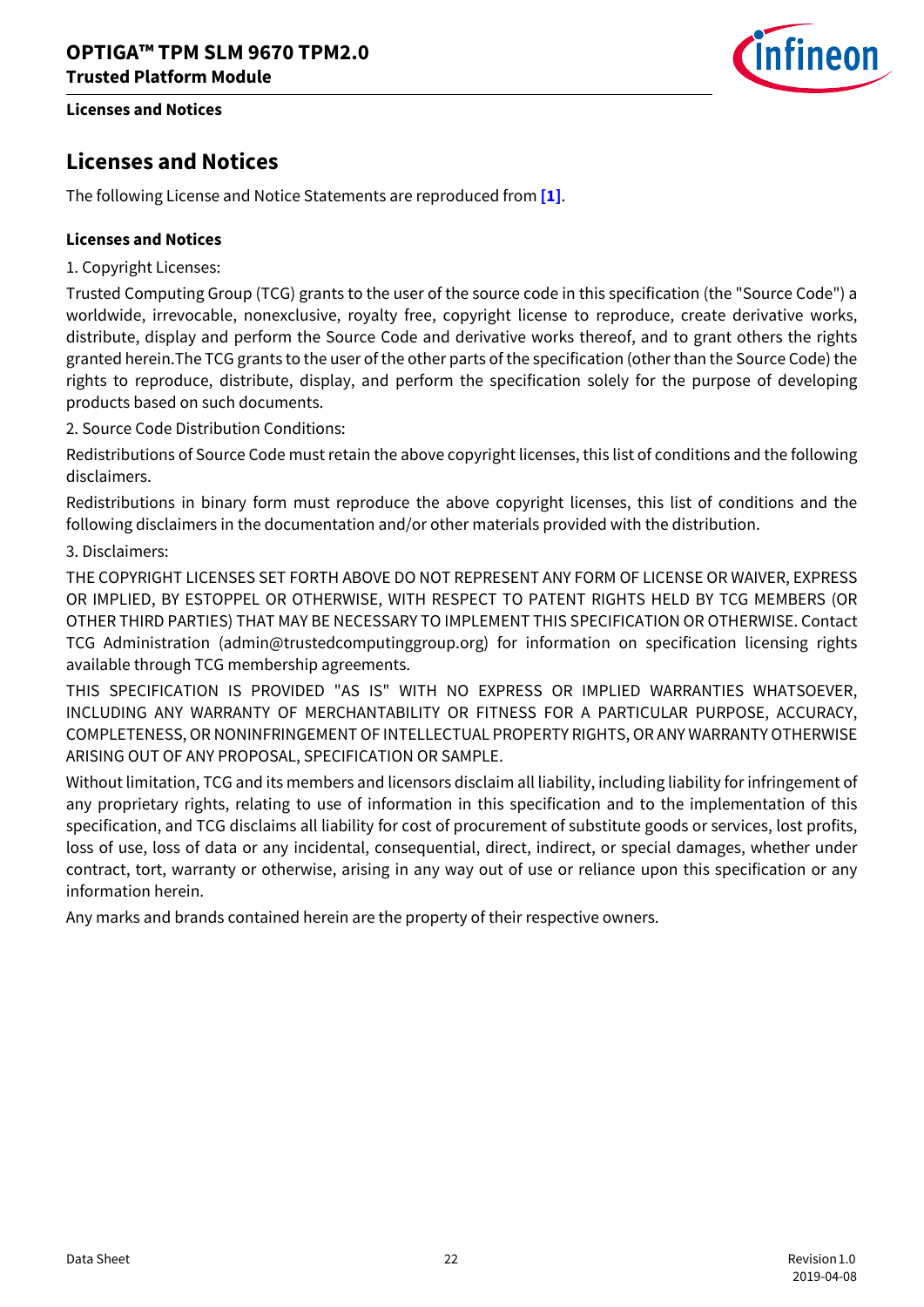#### **Revision History**

# **Revision History**

| Reference                       | <b>Description</b> |
|---------------------------------|--------------------|
| <b>Revision 1.0, 2019-04-08</b> |                    |
|                                 | Initial revision.  |